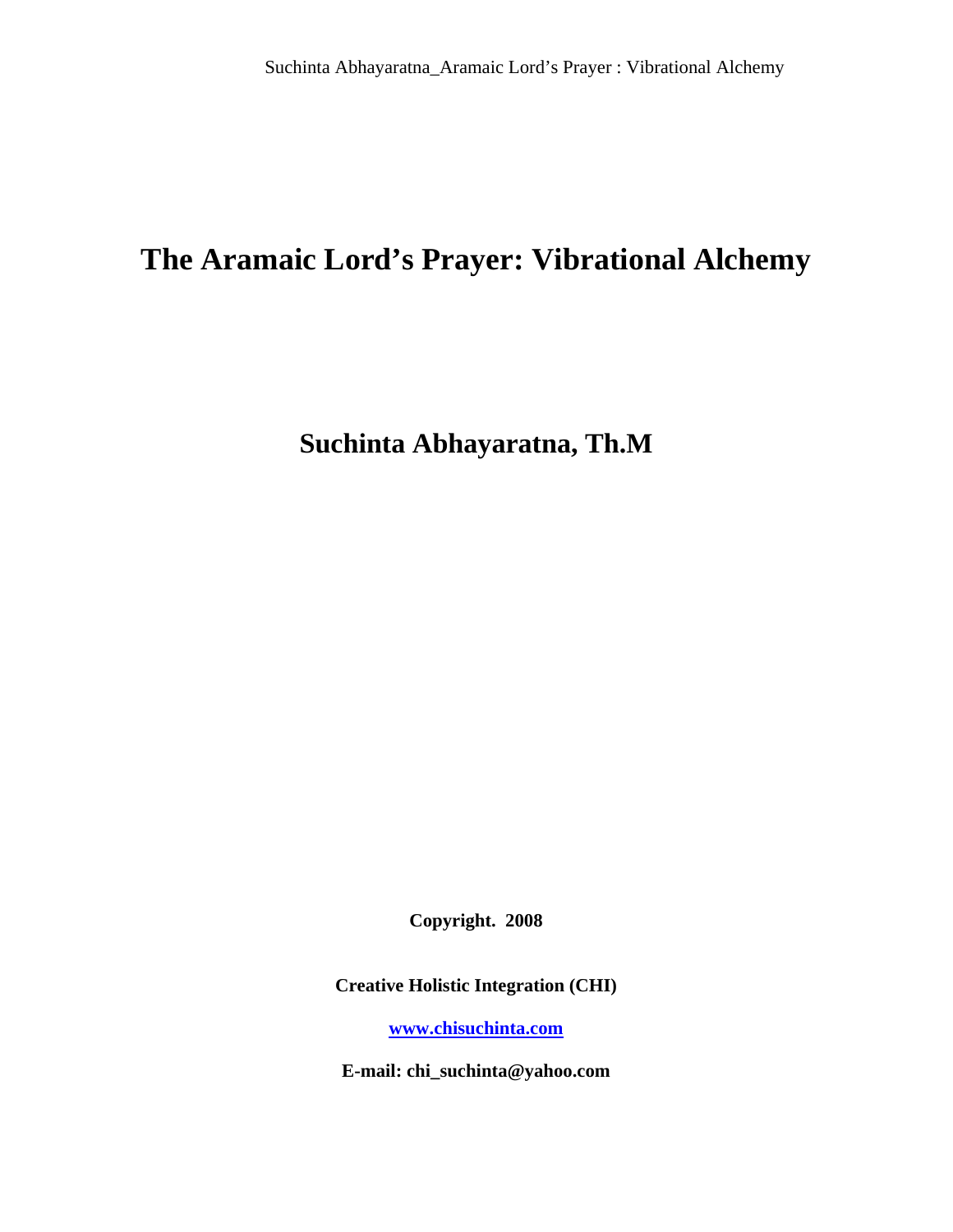#### **THE ARAMAIC LORD'S PRAYER: VIBRATIONAL ALCHEMY**

### **INTRODUCTION**

In the Middle East, it is believed that the words of a holy person or prophet contain his/her essence or vibrations. When Jesus of Nazareth (or Yeshu as he would have been called in Galilee in his time<sup>[1](#page-25-0)</sup>), taught his disciples how to pray, it was in Aramaic, his native tongue. It was the language spoken in Galilee and most of the Levant during the Second Temple period in which Jesus lived. Since prayers are almost always chanted in the Middle East, then as well as now, he most likely chanted or toned this prayer with rhythmic body movements back and forth as is a common practice when Jews pray. This prayer had come to be commonly known as The Lord's Prayer.

When Christianity first emerged as a religion during the Hellenistic period in Alexandria, Egypt, the Lord's Prayer was translated and recited or chanted in Greek. As the religion spread, it was translated from the Greek into other Latin and other languages, including English. The most commonly recited English version appearing in the King James Bible<sup>[2](#page-25-1)</sup> is translated from the Greek. Thus, the Aramaic version of the Lord's Prayer in its original form, was lost to all but small communities of Middle Eastern Christians who still speak and pray in Aramaic and read the Aramaic Bible called the Peshitta. It is this version, considered to be closest to the original by Aramaic scholars Rocco Errico and Neil Douglas-Klotz, that I will present in this paper.

In the past few decades, a fresh interest in the original Aramaic words of Jesus, including the prayer he gave, has sprung up among individuals and groups. The intent is to connect directly to his words, which are said to contain his energy or essence, original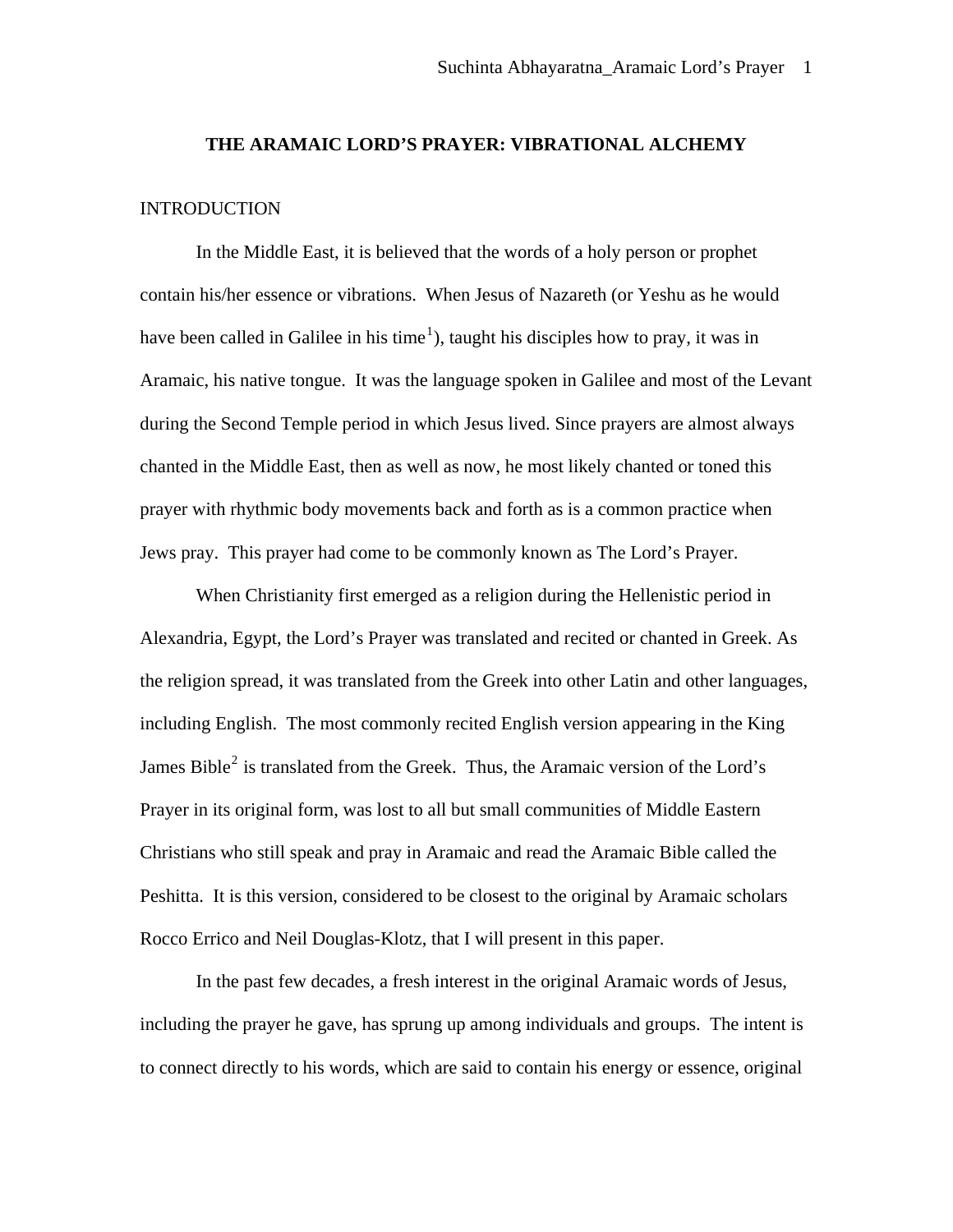meaning and intentions, rather than to translations. I have wanted to do this for years, and was delighted to find a set of audiotapes by Neil Douglas-Klotz, giving the exact pronunciations of the Aramaic words. I learned the words and have chanted the prayer ever since, and have gone on to study other Aramaic words of Jesus as well. In this paper I will interpret the meaning of the prayer from my own experiences of it with the help of translations from the Aramaic by scholars of ancient and modern Semetic languages. I also have drawn on my (limited) knowledge of Hebrew and Arabic, and my experience of chanting, meditating and reflecting on the prayer daily for almost two years. I will present an interpretation of the prayer in the context of Jesus' overall message and ministry.

In this light, I will briefly review the covenant Jesus' ancestors made with YHVH (one of the names by which God is referred to in the Torah), to represent Him on earth. I will also investigate the Middle Eastern belief that a prayer or words spoken or given by a holy man or prophet (or any person, for that matter) contains his vibrational essence, in how this concept can be experienced in the prayer of Jesus through the vibrations of verbal intention and sound that resonate through the prayer as it is chanted. I will use the names YHVH, *Alaha,* Sacred Unity, *Abwoon* and God interchangeably as these are the names by which Jesus referred to the Divine, whose real name and identity we do not know.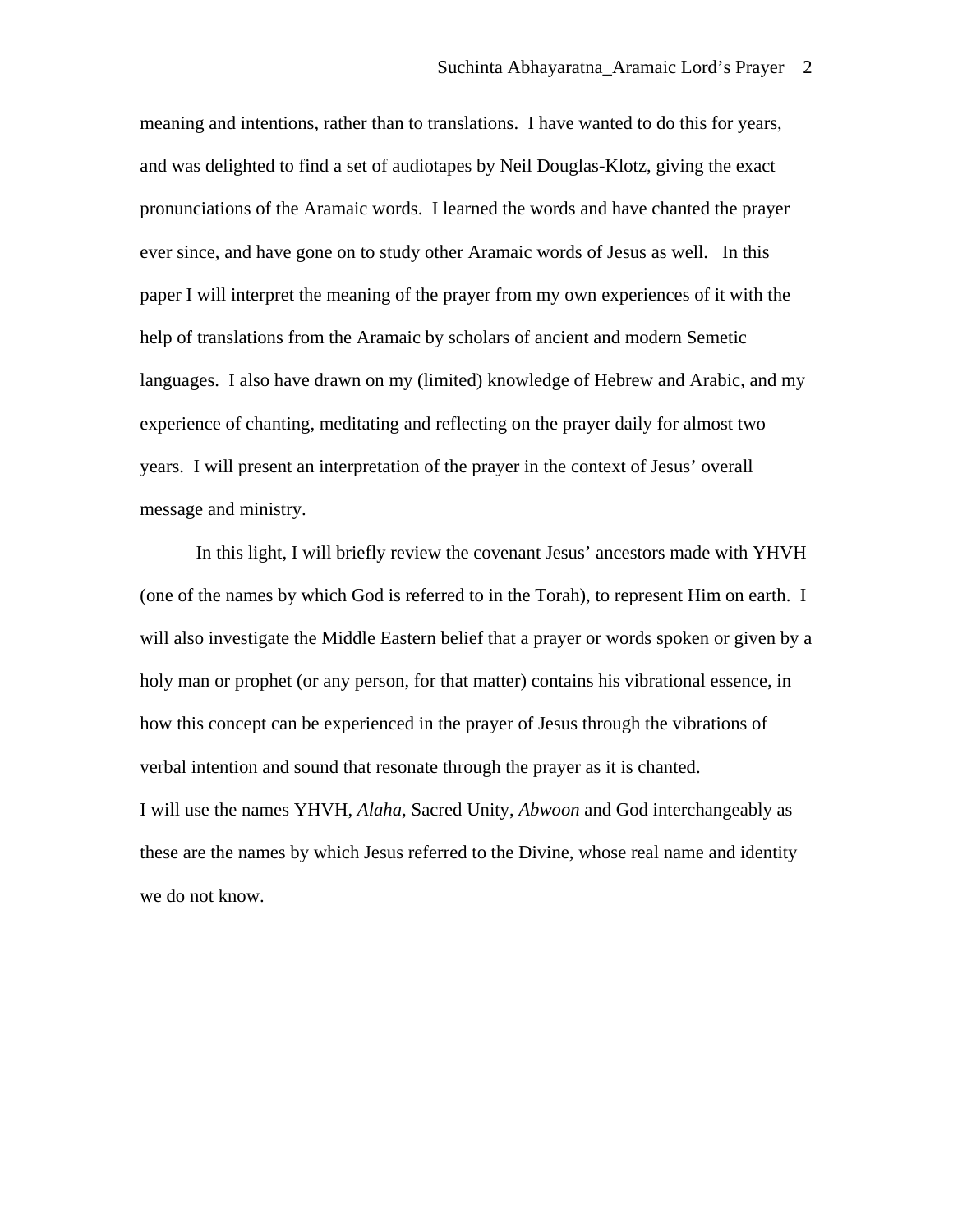#### THE ARAMAIC LANGUAGE

Like Arabic and Hebrew, its modern sister languages, Aramaic words and phrases

have many different layers and shades of meaning of the literal and beyond. Douglas-

Klotz writes,

 The richness of expression present in the native Aramaic language of Jesus is a treasure that has been lost – or limited only to scholars – for too long. To discover this treasure, we must challenge ourselves to participate in the prophetic and mystical tradition that Jesus has represented. It is a far cry from our ordinary way of thinking.

 A tradition of Native Middle Eastern and Hebraic mysticism says that each statement of sacred teaching must be examined by three points of view: the intellectual, the metaphorical and the universal (or mystical). From the first viewpoint, we consider the face value of the words in question – what so-called modern people normally call "the literal" meaning. According to Native Middle Eastern mysticism, however, each Aramaic word presents several literal translations. . .

 . . .From the second viewpoint, we consider how a statement or story presents a metaphor for our lives, or the life of a community. Here we must awaken our poetic sensibility: we must participate in re-creating meaning from several possible literal translations. . .

 . . .From the third viewpoint, the universal or mystical, one comes to a truth of the experience pointed to by the particular statement. Here we must go beyond seeing a prayer as an affirmation or petition, and a parable as mere metaphor. We must embrace the wordless experience to which the living words of a mystic point,…

 . . . To a native Middle Eastern mystic like Jesus, none of these viewpoints exclude the others. One holds all the possible meanings of key sacred phrases and prayer, and lets them work inside.<sup>[3](#page-25-1)</sup>

Much like Arabic and Hebrew, Aramaic is earthy, with an abundance of imagery from

nature and "a holistic, fluid view of the cosmos."<sup>[4](#page-25-1)</sup> Furthermore, Jesus' words chanted or

toned in Aramaic are saturated with sound vibrations that resonate in the body of those

speaking, chanting and/or listening.<sup>[5](#page-25-1)</sup> This dimension is particularly important in the

Aramaic version of the Lord's Prayer and cannot be matched by any of the translations

from the Greek. Greek is didactic, and the English translations of Jesus' Aramaic words

in the King James version of the Bible derived from the Greek, are limited in their ability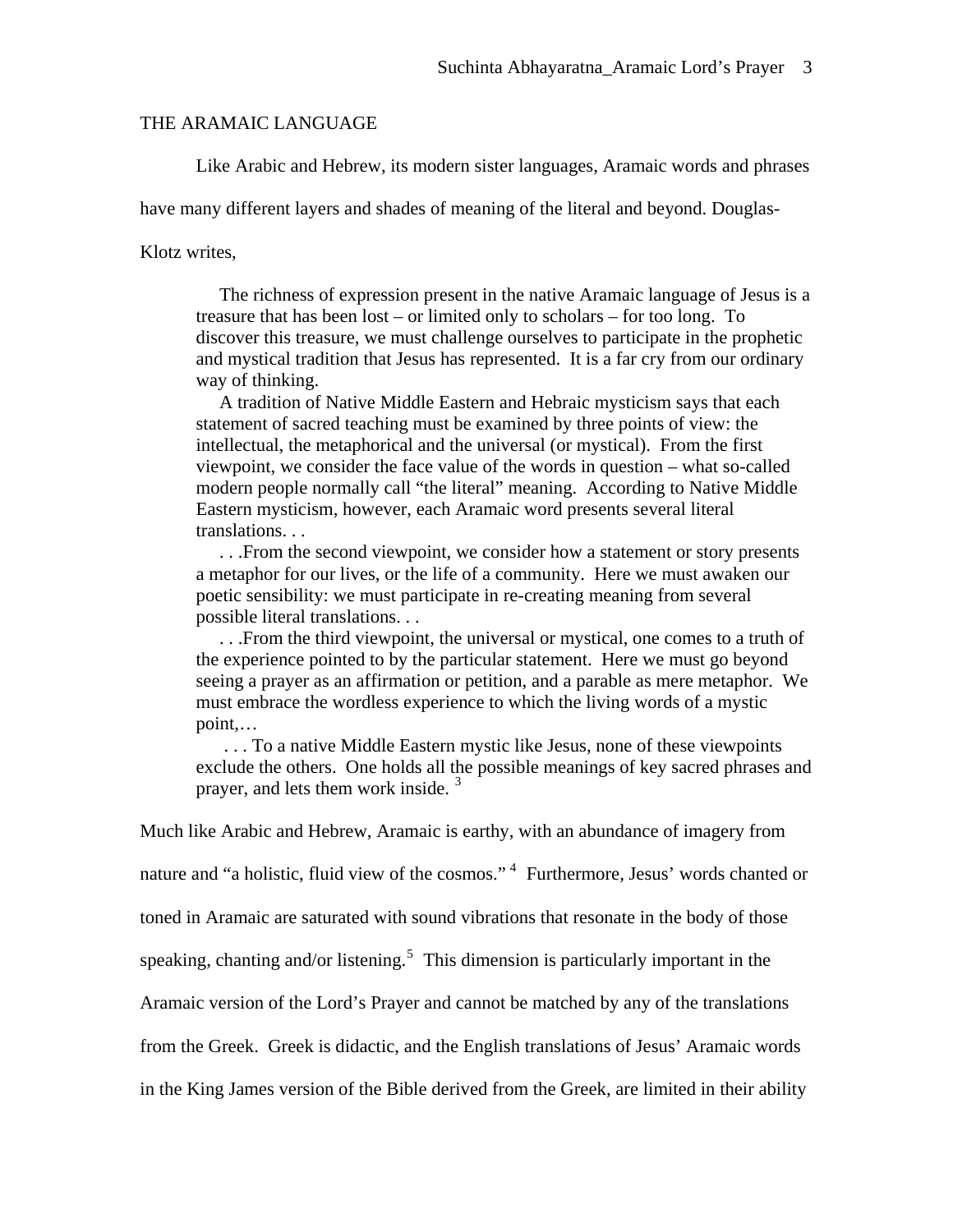to convey the expansive depth of mystical meaning, poetry and sound quality of the original language.<sup>[6](#page-25-1)</sup> Semetic languages such as Aramaic not only carry meaning in the words, but also in the sounds, movements and vibrations as they are spoken or chanted and heard. These are important points to consider when reflecting on the prayer. To only take the words literally either in its original form or in the English translation from the Greek is to miss the vast healing potential of this prayer. I will attempt to present as many dimensions as I have found in my explorations.

For example, the first line of the prayer, "Abwoon D'bashmaya" has been translated into English from the Greek in the King James Version as "Our Father which art in Heaven.[7](#page-25-1) " Translating from the Aramaic, *Abwoon D/bashemaya* could mean "Father in Heaven ", but could also mean "Our Father who is everywhere,"<sup>[8](#page-25-1)</sup> "O Breathing Life! Your name shines everywhere,"<sup>[9](#page-25-1)</sup> or "O Birther! Father-Mother of the Cosmos!"<sup>[10](#page-25-1)</sup> or "Our Source in the Universe" to name a few possibilities. In Aramaic, the word *Shamaya* is derived from the words *sham* meaning "there" and *mayya* meaning "water". It literally means, "there is water" or "the sky" or "there where water comes from", but it is also used in reference to "the universe," "cosmos" and "everywhere."

In Aramaic (as in most languages) the meaning of words and phrases need to be interpreted according to the context in which the speaker or writer uses them. Therefore it is important to understand the context in order to interpret and know the full significance and meaning of the words or phrases. Context is even more important in interpreting poetic and mystical content, while simultaneously immersing oneself totally in the experience of sound, vibration and feeling of the language beyond the literal.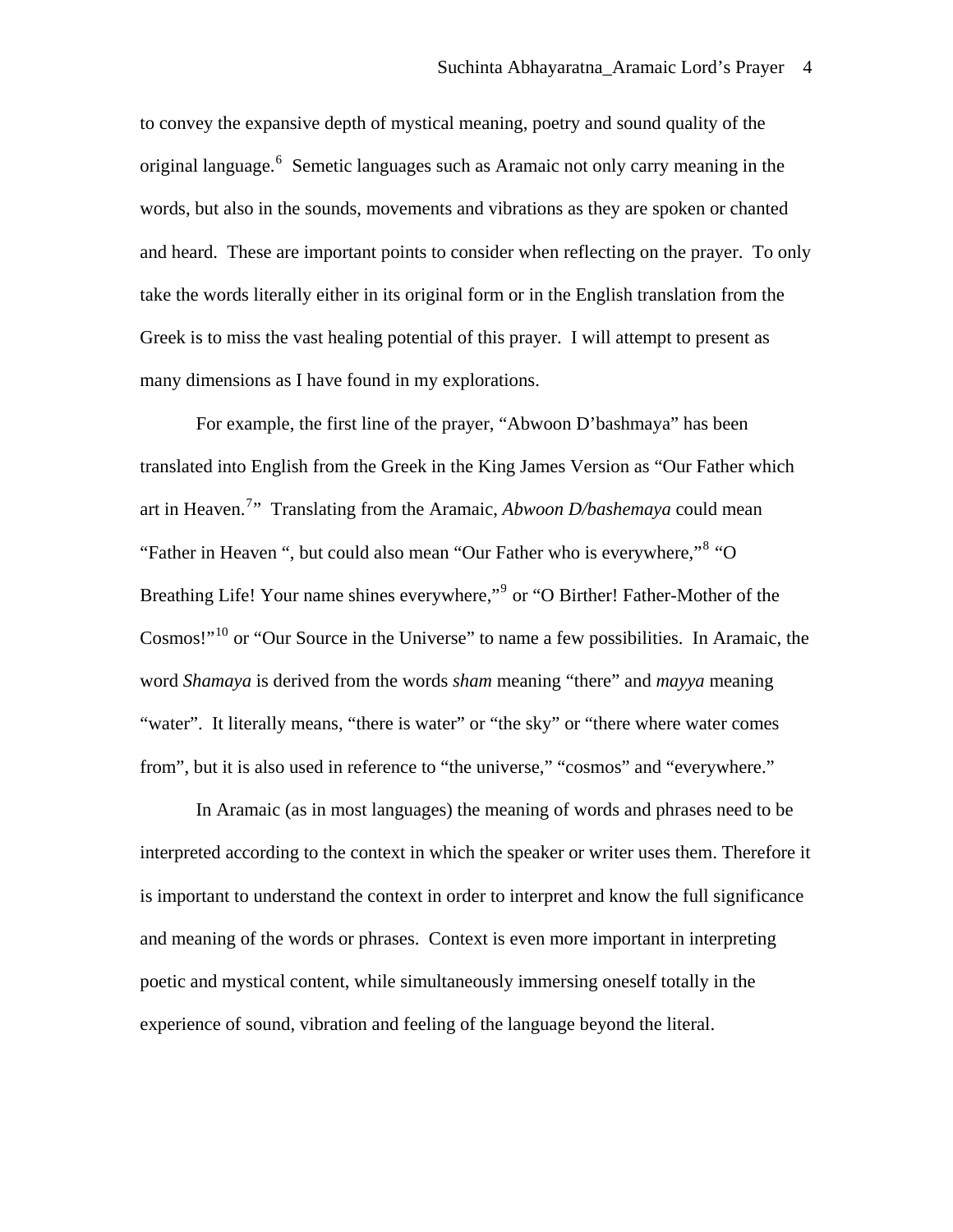## THE CONTEXT: THE COVENANT BETWEEN YHVH AND HIS PEOPLE.

The theme of the covenant between YHVH and the Jews, and an individual's responsibilities towards keeping that covenant is central to the Jewish experience. This exclusive relationship with YHVH is what Jews believe sets them apart from the rest of the nations. This responsibility to honor YHVH and keep the covenant with Him, and to teach others how to do the same was the focus of Jesus' life. Posthumously, through the gospels, these teachings were spread around the globe, but initially, they were given to Jews in their own homeland. Unlike other religions, in which the words of the teacher were recorded in the original language, Jesus' words have been passed down mostly in translation, since Aramaic is no longer spoken except in a few small communities mostly outside Israel.

In order to understand and fully appreciate the significance of Jesus' prayer, the covenant between *El Shaddai -*(the name by which God was known to Abraham) and Abraham's progeny need to be kept in mind. For Jesus said, "Think not that I came to destroy the law (which supported the fulfillment of the covenant) or the prophets but to fulfill (it)."<sup>[11](#page-25-1)</sup> I propose that Jesus' prayer is intrinsically related to the fulfillment of the law and covenant.

 The Book of Genesis contains the creation mythology and genealogy of the Jews. It gives an account of the creation of the universe, the earth and all its flora and fauna, and finally of Adam and Eve, said to be the progenitors of all human beings. "So **God created man in his own image**, in the image of God created he him: **male and female created he them**. [12](#page-25-1)" It must be noted that the word for man in Hebrew is *adam* – derived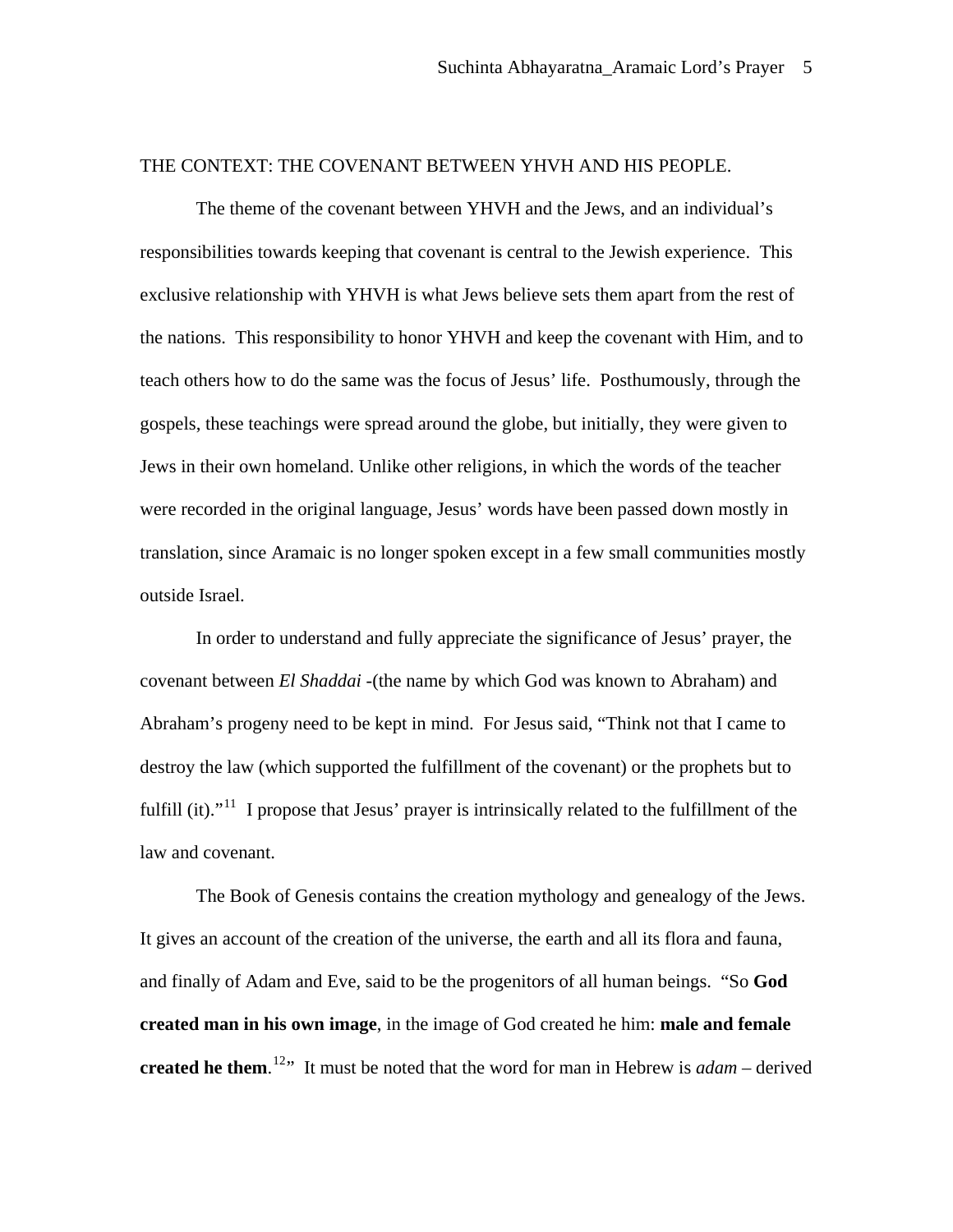from the same word as is used for earth, human being, blood and heart. The scripture makes a point of the fact that *adam* (human being) was created in God's image and was created both male and female. Therefore it can be interpreted, as I do, that male and female together form the image of God. Considering that it takes both a male and a female together to create another human being might well prove the point. I emphasize these points to dismiss patriarchal claims that it was only the male of the species that was created in the image of God, and the female was an afterthought. If the female was an afterthought, I propose that it was because the male alone did not completely represent a complete image of the Creator, and therefore the inadequacy had to be rectified by including the female. I emphasized this point in order to clarify that the Divine image is a combination of male and female, clarifying further the term Sacred Unity to describe God.

 As part of the material kingdom (Malkhuta) consisting of all of Creation, Adam and Eve are given specific instructions by God not to eat from the tree of knowledge of good and evil. However, Adam and Eve, advised by the Serpent (a powerful symbol of the Goddess in the ancient Middle East regions),  $13$  to eat of the Tree, so that they can be as Gods. They disobey God's orders, eat of the fruit, and instantly know their nakedness and feel guilt and shame. Quickly covering themselves up with leaves, they exile themselves from the Garden. This sets in motion a domino effect of chaos and calamity, changing behavior patterns of all the creatures in the peaceable kingdom. Predators and prey recognize each other. Death and destruction is brought into being, disturbing the peace and harmony of the Kingdom. It is important to note that the exile of Adam and Eve was self-imposed, born of their new knowledge of duality, and therefore being able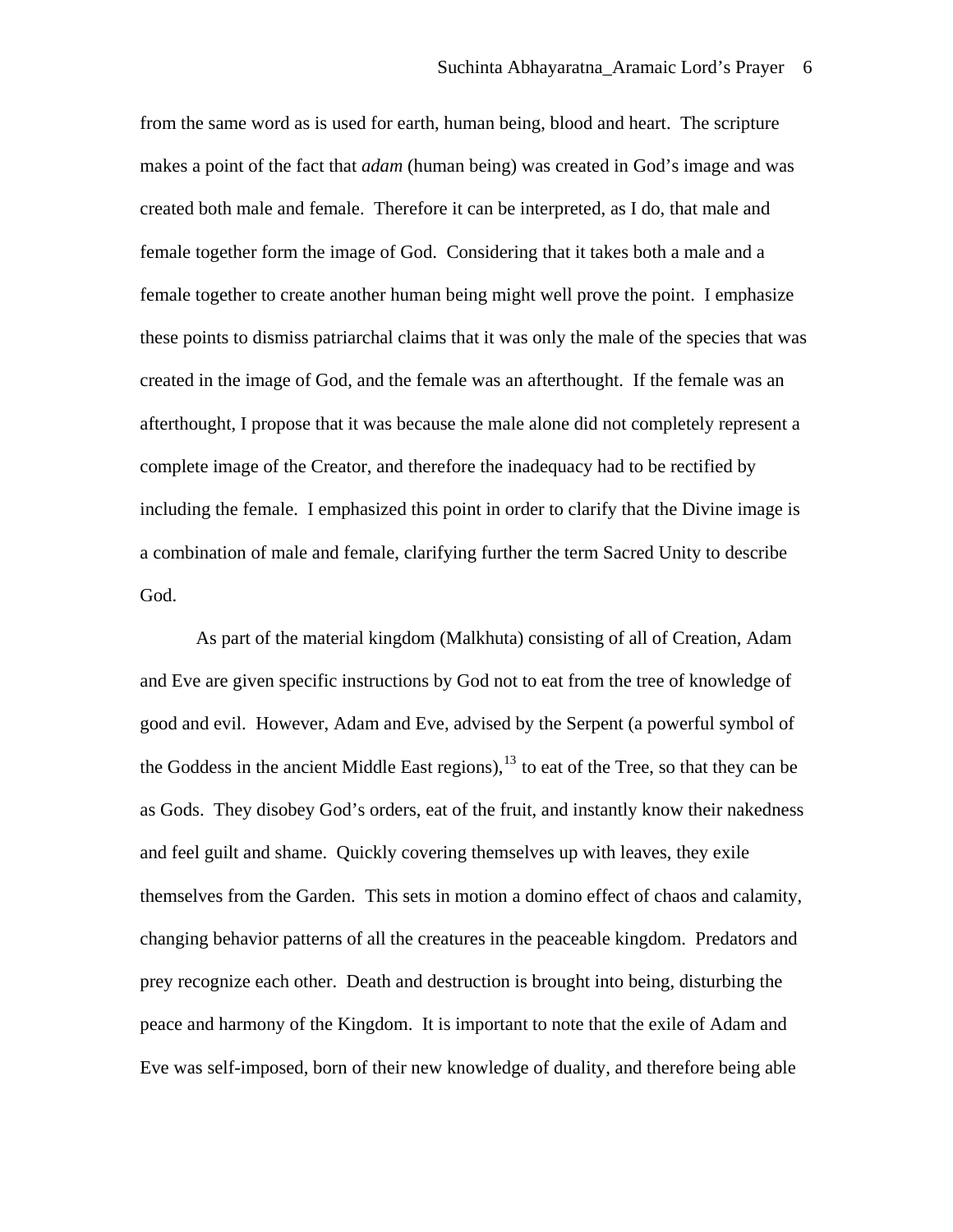to differentiate between good and evil, Divinity and humanity. Here originates the idea among the *Am Ha Sefer –* The People of The Book (Jews, Christians and Muslims) that humans are sinful, and need to transcend their sinfulness to reunite with God and restore the peace and harmony of the Material Kingdom.(*Malkhuta*).

What follows is an account of how the sons and daughters of Adam and Eve live out their lives estranged from the Creator God. In Chapter Nine, God makes a covenant with a good man called Noah, and proceeds to destroy the rest of the earth in a great flood, saving only Noah and his family along with male and female from every species of animals who are packed into an ark that survives the flood. God promises not to flood the earth again, and gives the rainbow as a symbol of hope based on that promise. Eventually, humans forget about the covenant, and continue with their vile ways.

Once again, in Chapter Twelve of the Book of Genesis, the journey of reconciliation began when a God called *El Shaddai*, introduces himself to Abraham as the One God, and asks him to be faithful to him above all other Gods, and essentially represent Him on earth. He requires that Abraham leave Ur, the land of his birth in Mesopotamia, to settle in the land of Canaan, as the progenitor of *El Shaddai*'s people. In return, He promises to bless and multiply Abraham's progeny for all time. Abraham passes God's tests of faith and the covenant is made that his progeny will worship Him as the One God and represent His interests on earth. The Torah is an account of how God's chosen people did or did not, in most cases, keep their covenant.

When Abraham's progeny, now referred to as the Hebrews, are exiled as slaves in Egypt, and the Covenant with the invisible YHVH ( the new name given to the One God) is all but forgotten with all the illustrious Egyptian pantheon holding sway, YHVH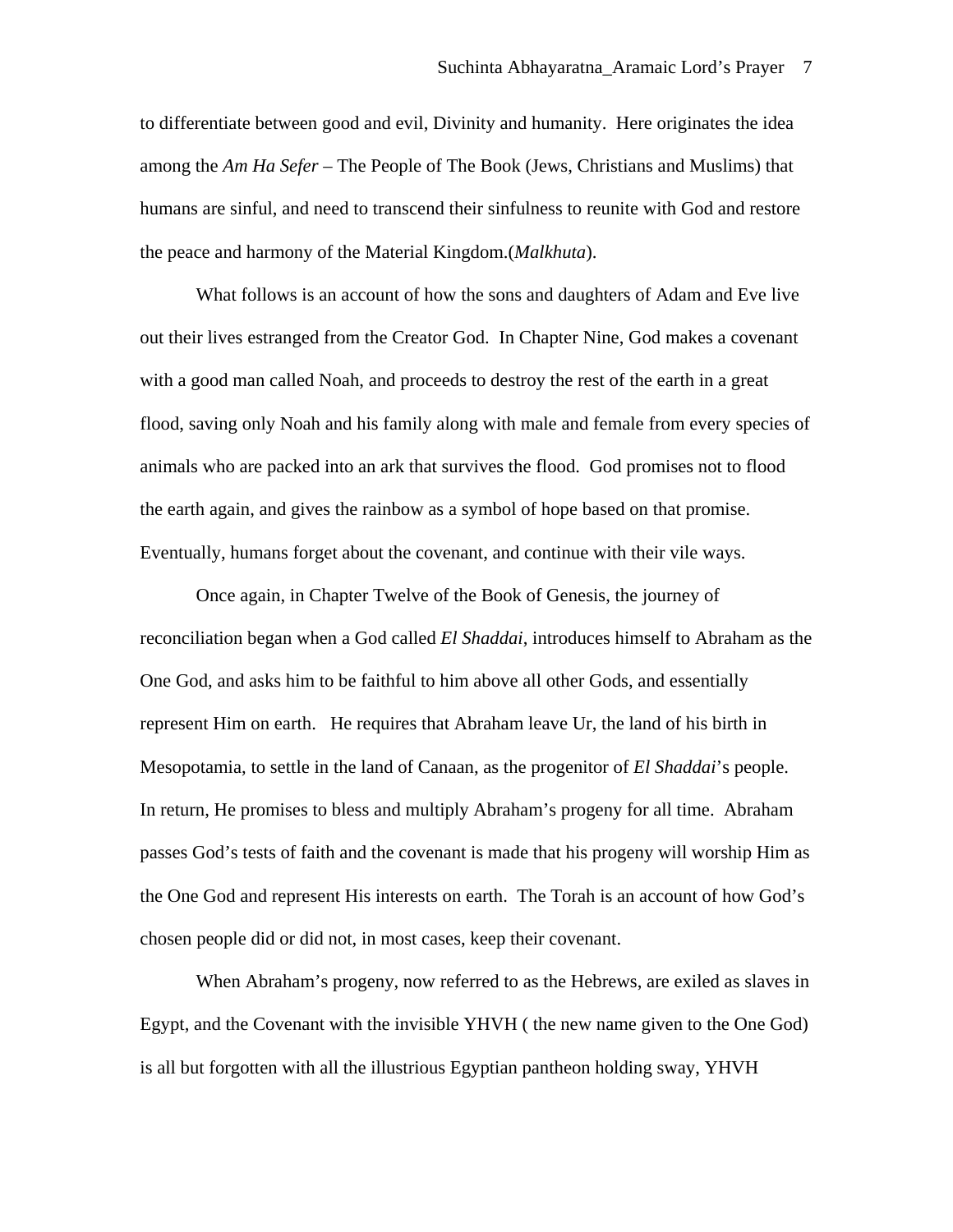reaches out to Moses initially in the form of a Burning Bush, asking him to lead his people out of Egypt, and get back on track with their covenant with him. When Moses asks his name, God replies, "Ehyer asher Ehyer" (Hebrew for I Am That I Am).<sup>[14](#page-25-1)</sup> He promises to help Moses lead the Hebrews out of Egypt. Moses agrees. Seven deadly plagues and a great deal of bloodshed later, the Hebrews started off on their long trek back home to Canaan, wandering forty years in the desert trying to find the Promised Land accompanied faithfully by YHVH. Along with food and water, YHVH also provides the Hebrews with instruction on His expectations of them, and frustrations at their non-compliance about worshipping only Him.

Knowing how forgetful and stubborn His people are, YHVH writes the Ten Commandments by his fiery hand and gives them to Moses on Mt. Sinai to give to the Hebrews, lest they forget again to keep their deal with Him. Moses dies before he ever gets to Canaan, but Aaron and Joshua, his brothers, lead the people across the Jordan River to Canaan. To make sure that the Hebrews keep their word, the Levites, the priests of YHVH, recorded an expanded version of the ten commandments, filling two long books of law. The Books of Leviticus and Deuteronomy contain greatly details of a moral code that covered all aspects of living. There would be no questions about who the One God was, and what he expected of His people. It was all in the books.

Fast forwarding to the time of Jesus, the land of Canaan was now under Roman occupation. The Jews were living among Canaanites, Philistines, Samaritans, Romans, Cypriots and Greeks among others who were part of the Roman colonies. They were a disillusioned and deeply divided society, caving in due to loss of control over their lives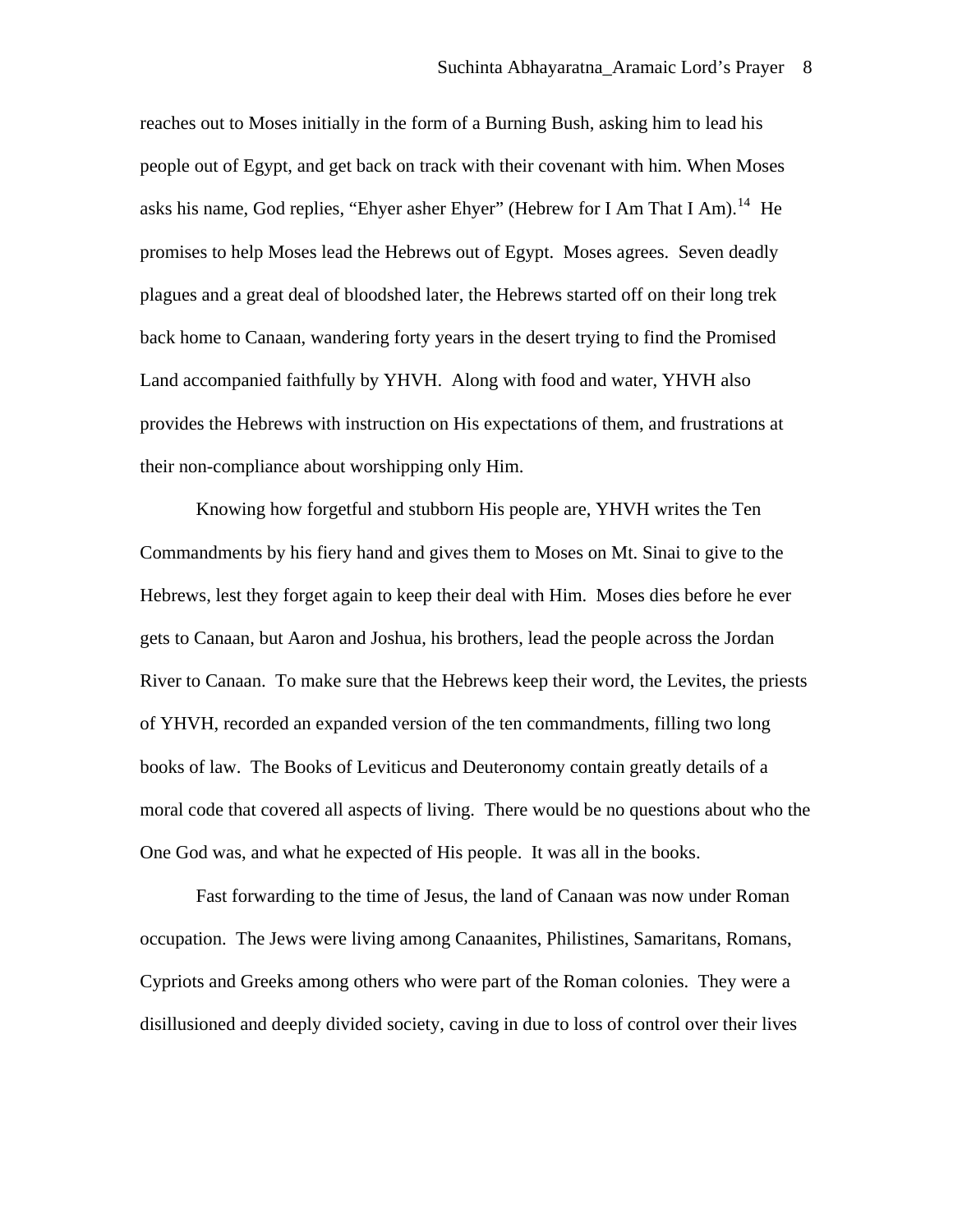and lifestyles due to foreign corruption, disagreeing on the interpretation of the laws and on how the covenant should be kept in this new set up.

#### THE RELIGIOUS AND SOCIO-POLITICAL SETTING IN THE TIME OF JESUS

.

According to Shanks<sup>[15](#page-25-1)</sup> and Smith,<sup>[16](#page-25-1)</sup> Palestine was a small outpost of the Roman Empire. The Israelite House of David had been dismantled and the Edomite House of Herod had been installed by Rome as minority figurehead monarchs in Judea and Samaria. Since they were not of the kingly line of David, they were not fully accepted by the Israelite population. The Jews were being taxed heavily by Rome, and were suffering greatly under this burden. The Prophets had foretold the coming of a Messiah, descended from the House of David, who would deliver the people from the Romans, and bring them back to living their covenant with YHVH. Hopes were high that the Messiah would emerge from the House of David like the Prophet Isaiah has foretold.

Vermes<sup>[17](#page-25-1)</sup> describes four main groups in Judea and Samaria in the Palestinian Jewish community – the Sadducees, the Pharisees, the Zealots and the Essenes.

The Sadducees (Tzaddukim) were a rich and influential group that held the leadership of the High Court in Jerusalem, and therefore held the power over the Jewish community.<sup>[18](#page-25-1)</sup> The Sadducee High Priests held the most powerful positions in the Temple in Jerusalem, but despite the fact that they claimed to adhere to and administer Jewish law, they were corrupt, and were more concerned about their positions and political clout than the spiritual life of the community they led.<sup>19</sup>

The Pharisees were mostly a lay group (although some were of the priestly line) of learned men, who were schooled in the Bible and the laws, and interpreted them for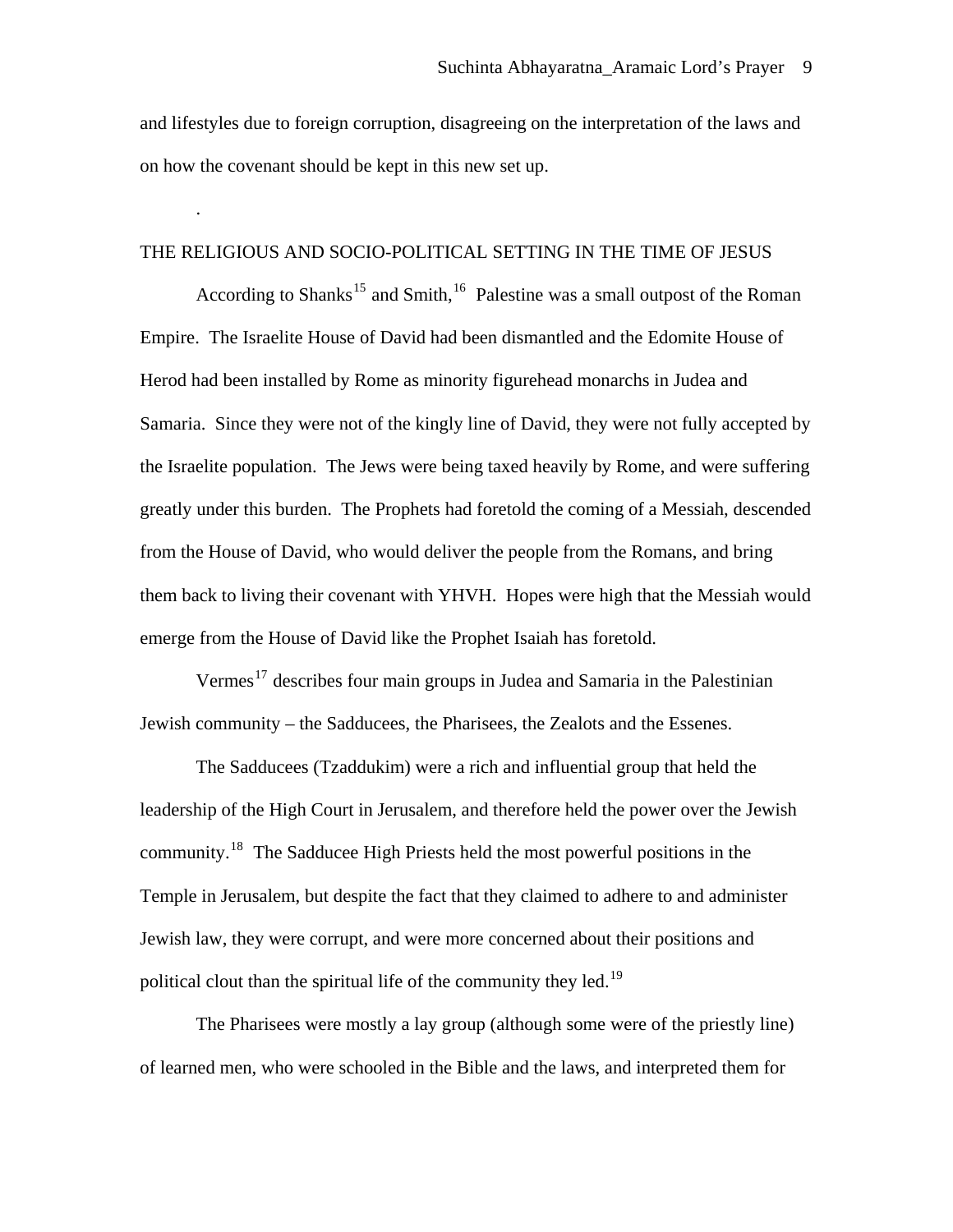the general community.<sup>[20](#page-25-1)</sup> On the surface, they adhered strictly to the practice and study of the biblical religion, keeping to the stringent rules of levitical purity in their day to day living. As such, they considered themselves to be a cut above the rest, and therefore kept themselves apart from the general population, so as not to be tainted by heir impurity.<sup>[21](#page-25-1)</sup>.

The Zealots were a revolutionary organization, similar to religious freedom fighters and so-called terrorist organizations of today, intent on expelling the Roman colonizers by violent means.<sup>[22](#page-26-0)</sup> Their philosophy was that "God was the One Lord, and no tribute is to be paid to the emperors of Rome." When a census was ordered by Rome for purposes of taxation, according to historian Josephus, Judas of Galilee and a Pharisee named Zadok advocated a rebellion and launched a patriotic movement based on violent resistance.<sup>[23](#page-26-0)</sup>

The Essenes, unlike the other three groups, chose to reject politics and what they considered to be corrupt mainstream living, and retreated into living in communes such as the one in Qumran, in the harsh, desert regions of the Western shore of the Dead Sea.<sup>[24](#page-26-0)</sup> Membership was by initiation, and leadership was by election.<sup>[25](#page-26-0)</sup> They shared wealth and adhered strictly to religious laws.<sup>[26](#page-26-0)</sup> Non compliance resulted in excommunication and banishment from the sect by ruling of one hundred communal judges.<sup>[27](#page-26-0)</sup> Many Essenes shunned marriage and adopted celibacy.<sup>[28](#page-26-0)</sup> Those who chose to be married had to marry a virgin immediately following her first menstruation for reasons of purity. Essenes refused participation in Temple worship on the basis that those who held power in the Temple in Jerusalem had broken the covenant with God, and had corrupted the Temple in Jerusalem.[29](#page-26-0) They were healers, as suggested by their Aramaic name a*sayya,* who,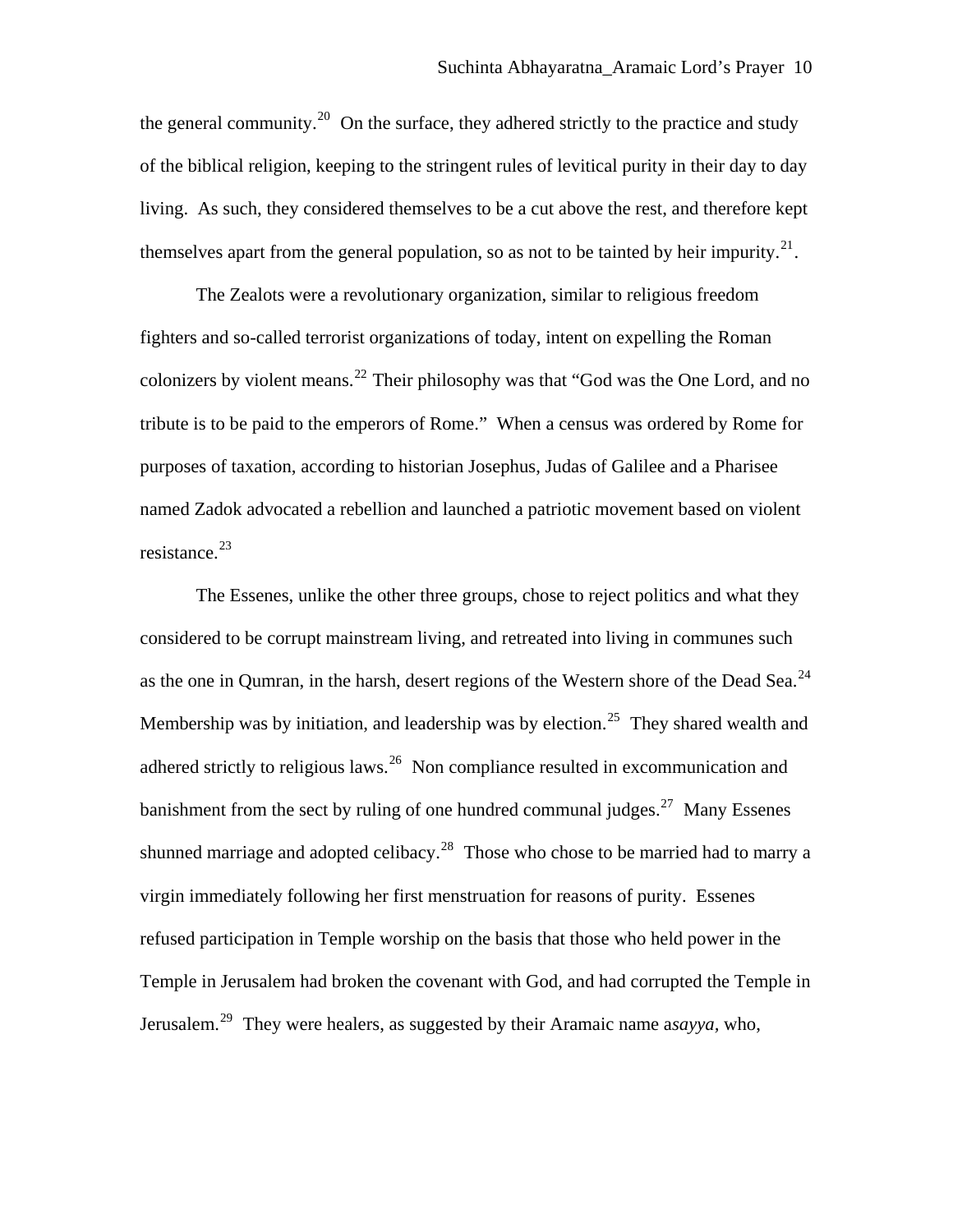according to Josephus, were experts in healing with roots and stones<sup>[30](#page-26-0)</sup>. They gave their secret teachings only to initiates.<sup>[31](#page-26-0)</sup>

Thiering alludes, from information gathered from the Dead Sea Scrolls, to the possibility that John the Baptist and Jesus may have been prominent members of the Essene community, who later separated from them to form their own communities with more inclusive and relaxed practices and rules of membership.<sup>[32](#page-26-0)</sup> John baptized and emphasized the importance of repentance, and a return to the Covenant with God. Jesus practiced and preached a greatly condensed and simplified way of compassion and love for all including one's enemies as a new way of keeping the Covenant.

Like the Zealots, Jesus wanted revolution, not by violence but by loving ones neighbor and one's enemies as oneself, and "giving to Caeser what is Caeser's and to God what was God's." Like the Essenes, Jesus proclaimed a "New Covenant,." Built on the law of love and compassion. While the Essenes believed that it would happen when the Messiah came, Jesus called for each one to take the responsibility to unite with the One God and with one fellow human beings, and bring to the Kingdom (Malkhuta) of the Earth plane, the harmony that existed in the Universe /Cosmos / Heavens /*Shemaya*). He maintained that it could happen not by strict adherence to the letter of the Torah /Law devoid of mercy, like the Pharisees, Sadducees preached, but by practice of the law of love, emulating the qualities of love, mercy and compassion of *Abwoon –* God, the loving parent, our Source in the Universe. This love and compassion would be unconditionally extended not only to the "righteous" but also to sinners who repented their wrongdoings. By uniting with the love and compassion of God, the Loving Parent, who he addressed as Abwoon / Source / Parent, one could manifest all that one needed to live, untie the knots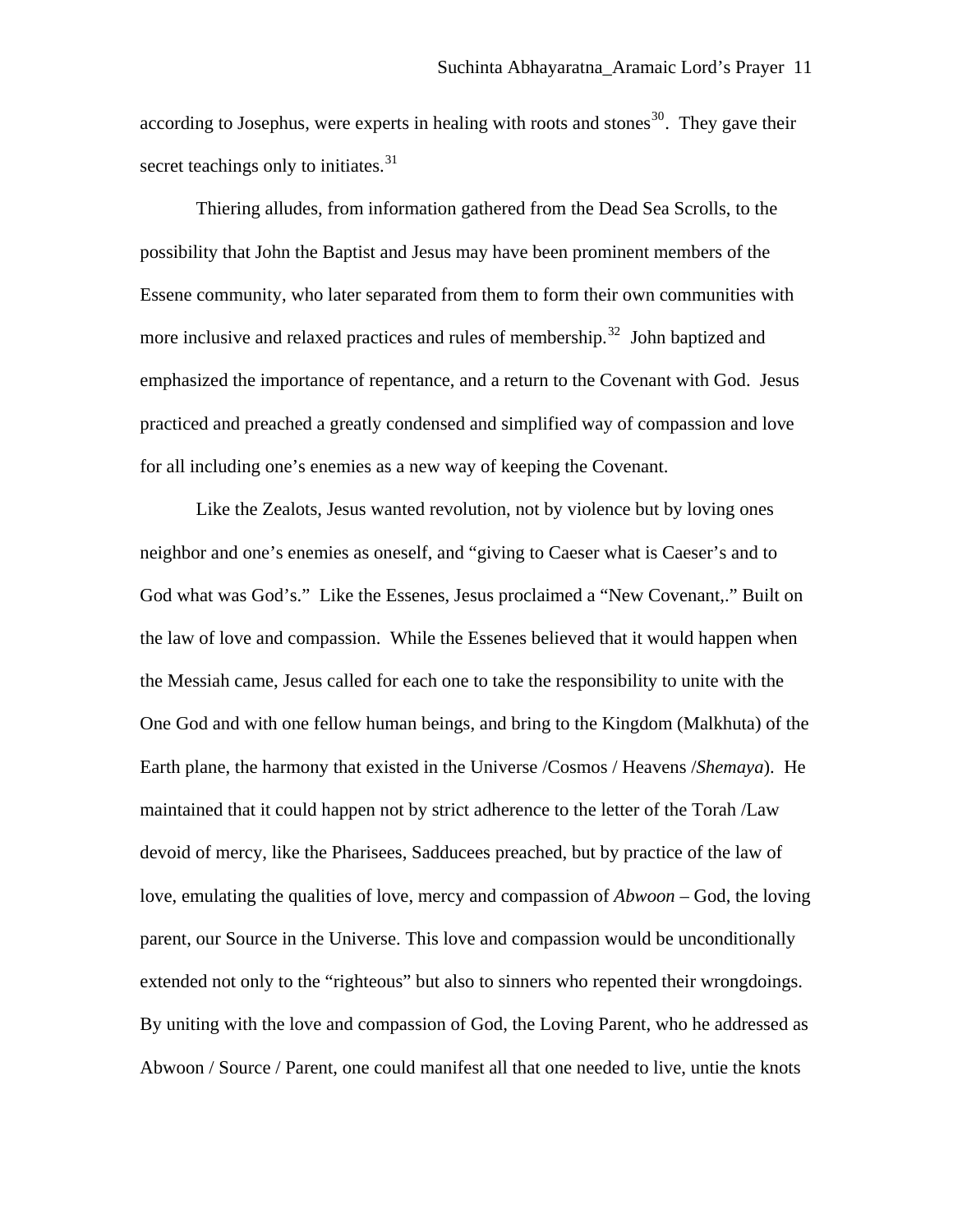that kept one bound up within oneself and tangled up in ones relationships with others. Matthew quotes Jesus as saying,

 Ye have heard that is hath been said, thou shall love thy neighbor and hate thy enemy. But I say unto you, love your enemies, bless them that curse you, do good to them that hate you, and pray for them that spitefully use you and persecute you. *[33](#page-26-0)*

He assures them, "I came not to destroy the law (covenant) or the prophets, but to

fulfill (it)."<sup>[34](#page-26-0)</sup> This was Jesus' mission statement and agenda. It challenged the status quo

of all the other religious and socio-political movements of his day and set him apart from

them. It is this revolutionary message that is proclaimed in the gospels, and was

encapsulated in the beatitudes and the prayer that Jesus gave to his followers. It is in this

context that I interpret and analyze the Lord's Prayer from its original form in Aramaic.

As mentioned before, the context in which the prayer was given is important to note. In Matthew Chapter 5, Jesus re-interprets the Law (or how to keep the Covenant) in

a greatly simplified manner, in what has come to be known as The Beatitudes.

The following is the most commonly known translation from the Greek that

appears in the King James version of the Bible<sup>[35](#page-26-0)</sup>:

Blessed are the poor in spirit: for theirs is the kingdom of heaven. Blessed are they that mourn: for they shall be comforted. Blessed are the meek: for they shall inherit the earth.

Blessed are they which do hunger and thirst for righteousness: for they shall be filled. Blessed are the merciful: for they shall obtain mercy. Blessed are the pure in heart: for they shall see God. Blessed are the peacemakers: for they shall be called the children of God. Blessed are they which are persecuted for righteousness' sake: for theirs is the kingdom of heaven. Blessed are ye, when men shall revile you, and persecute you, and shall say all manner of evil against you falsely, for my sake. Rejoice, and be exceedingly glad: for great is your reward in heaven: for so persecuted they the prophets which were before you.<sup>[36](#page-26-0)</sup>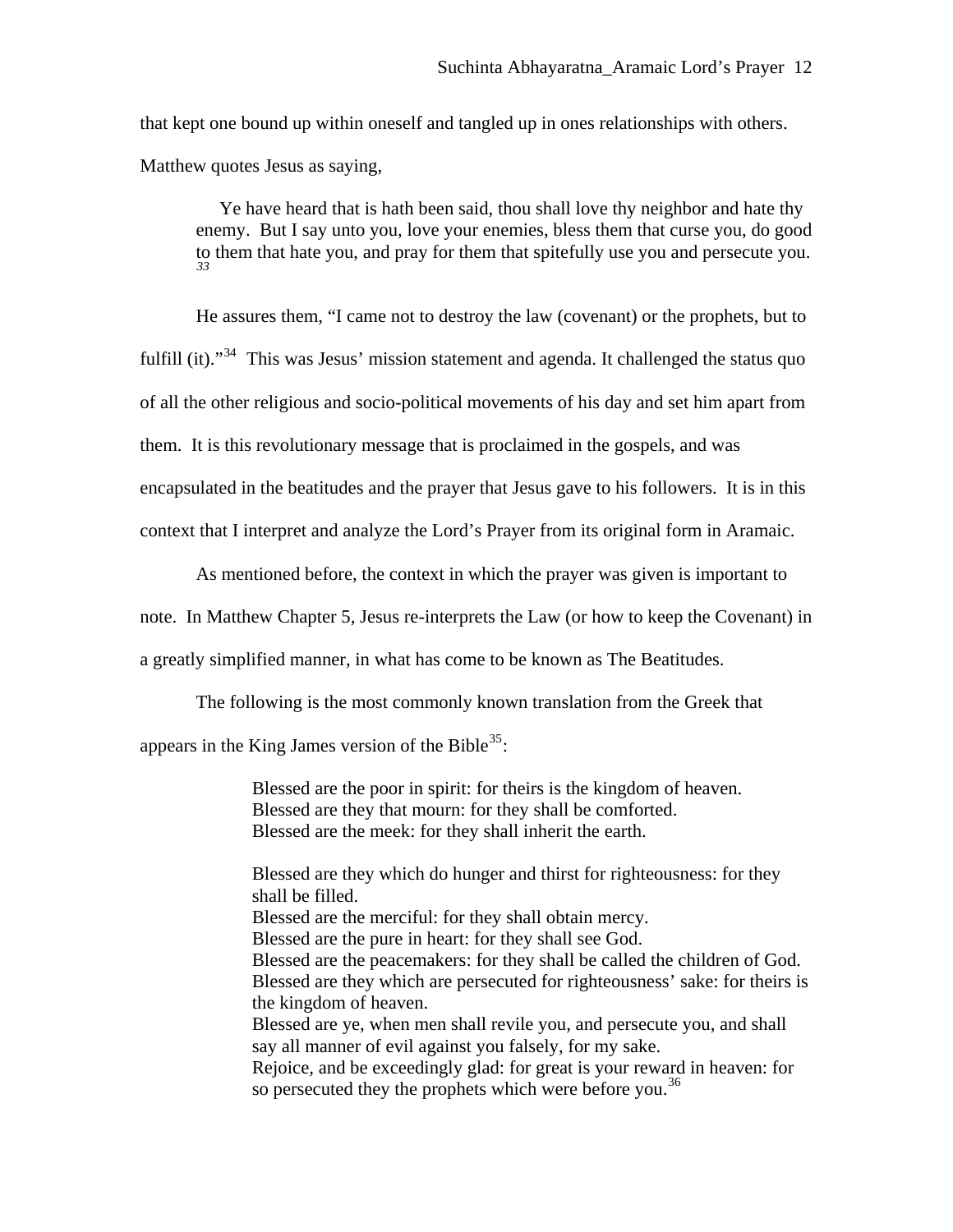The Aramaic form<sup>[37](#page-26-0)</sup> is as follows:

The following is an English transliteration<sup>[38](#page-26-0)</sup> of the above:

Tubweyhun l'meskanee b'rukh d'dilhounie malkutha d'shamaya. Tubweyhun lawile d'hinnon netbayun. Tubweyhun l'mukhikhe d'hinnon nertun arha. Tubweyhun layleyn d'kaphneen watzeyn l'khenuta d'hinnon nesbhun. Tubweyhun lamrahmane dalayhun, nehwun rahme. Tubweyhun layleyn dadkeyn b'lebhon d'hinnon nehzun l'alaha. Tubweyhun labwvday shlama dawanaw(hie) d'alaha nitqarun. Tubweyhun layleyn detrdep metol khenuta dilhounie malkutha d'shamaya. Tubweyhun immath dathasdeen l'khon waradpin l'khon wamrin elaykon kul milla bisha metolath bidagalutha. Haydeyn khadaw wa razw dagarkhun sgee bashamaya. Hakana geyr r'dapw l'nabiya d'men q'damaykun.

Below is an interpretation of the Aramaic words<sup>[39](#page-26-0)</sup> inspired by the Douglas-Klotz

translation<sup>[40](#page-26-0)</sup> as well as my own meditations and study:

Blessings to those who unburden their spirits: they will experience the fullness of the universe. Blessing to those who allow themselves to experience their deepest emotions: they shall be integrated by the love within. Blessings to those who have softened what is rigid within: they shall receive vigor and strength from the earth. Blessings to those who hunger and thirst for justice: they shall receive sustenance they need. Blessings to those who from their inner wombs birth mercy: they shall feel its embrace in return. Blessings to those who radiate from the core of their being: they shall behold Sacred Unity – the One. Blessings to those who plant peace each season: they shall be birthed of Sacred Unity. Blessings to those who are displaced in the cause of justice: they will be at home in the universe. Blessings to those who are reproached by evil people because you speak the truth, as I do. Be forthright and let go of ego, for this is the secret of claiming your greater home in the universe. They did the same to other truth-tellers (prophets) who came before us.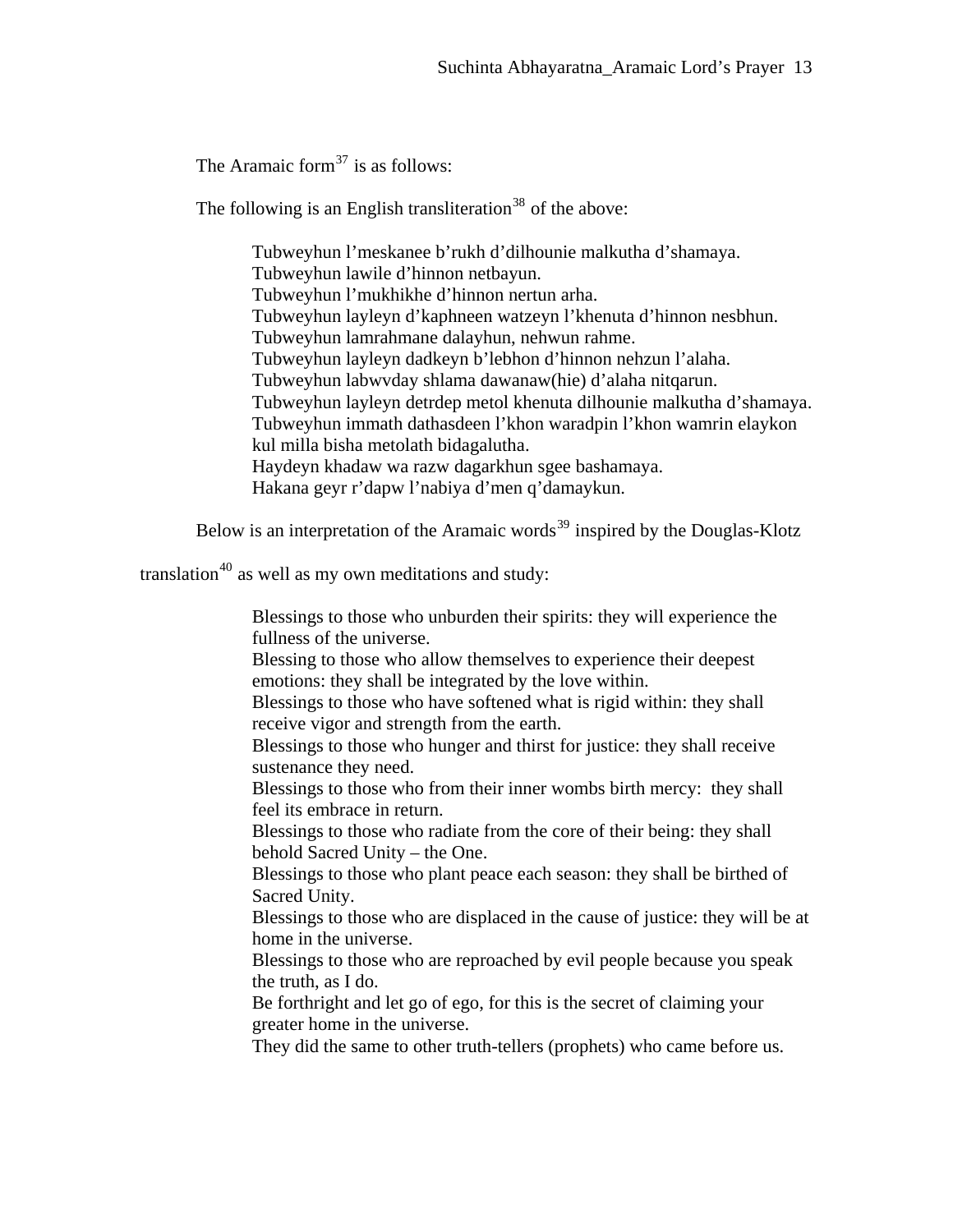The words of Jesus that bridge the Beatitudes and the Lord's Prayer clarify further, in

much simplified form than the Mosiac Law, what keeping the law and fulfilling the

covenant actually meant in the new scheme of things brought to light by Jesus:

 Ye have heard it has been said, and eye for an eye and a tooth for a tooth. But I say unto you, that ye resist not evil, but whosoever smite thee on thy right cheek, turn to him the other also.

And if any man will sue thee at the law, and take away thy coat, let him have thy cloak also.

And whosoever shall compel thee to go a mile, go with him twain. Give to him that asketh thee, and from him that would borrow of thee, turn not thou away. Ye have heard that it hath been said, Thou shalt love thy neighbor and hate thine enemy. But I say unto you, Love you enemies, bless them that curse you, do good to them that hate you, and pray for them that despitefully use you and persecute you.

That ye may be the Children of your Father, which is in heaven: for he maketh the sun to shine on the evil and on the good, and sendeth rain on the just and the unjust.

For if you love them which love you, what reward have ye? Do not the publicans the same?

And if you salute your brethren only, what do ye more than others? Do not even the publicans so?

Be ye therefore perfect, even as your Father which is in heaven is perfect.<sup>[41](#page-26-0)</sup>

This unconditional love was a whole new quality that Jesus revealed of *Alaha* as Jesus often referred to God, who had in the past told Abraham to wipe out the Canaanites and whoever else got in the way of their settling in Canaan, and who in the time of Moses, ordered the Angel of Death killed the firstborn of the Egyptians in retaliation for their intention to kill the firstborn of the Hebrews, and splattered the blood of *goyim* (gentiles) all over the Old Testament.

I suggest that it is in the context of teaching his fellow Jews a way to transform and transcend to project *Alaha's* new revelation of himself as *Abwoon*, and his unconditional love and compassion for humanity, that Jesus, at this juncture, taught his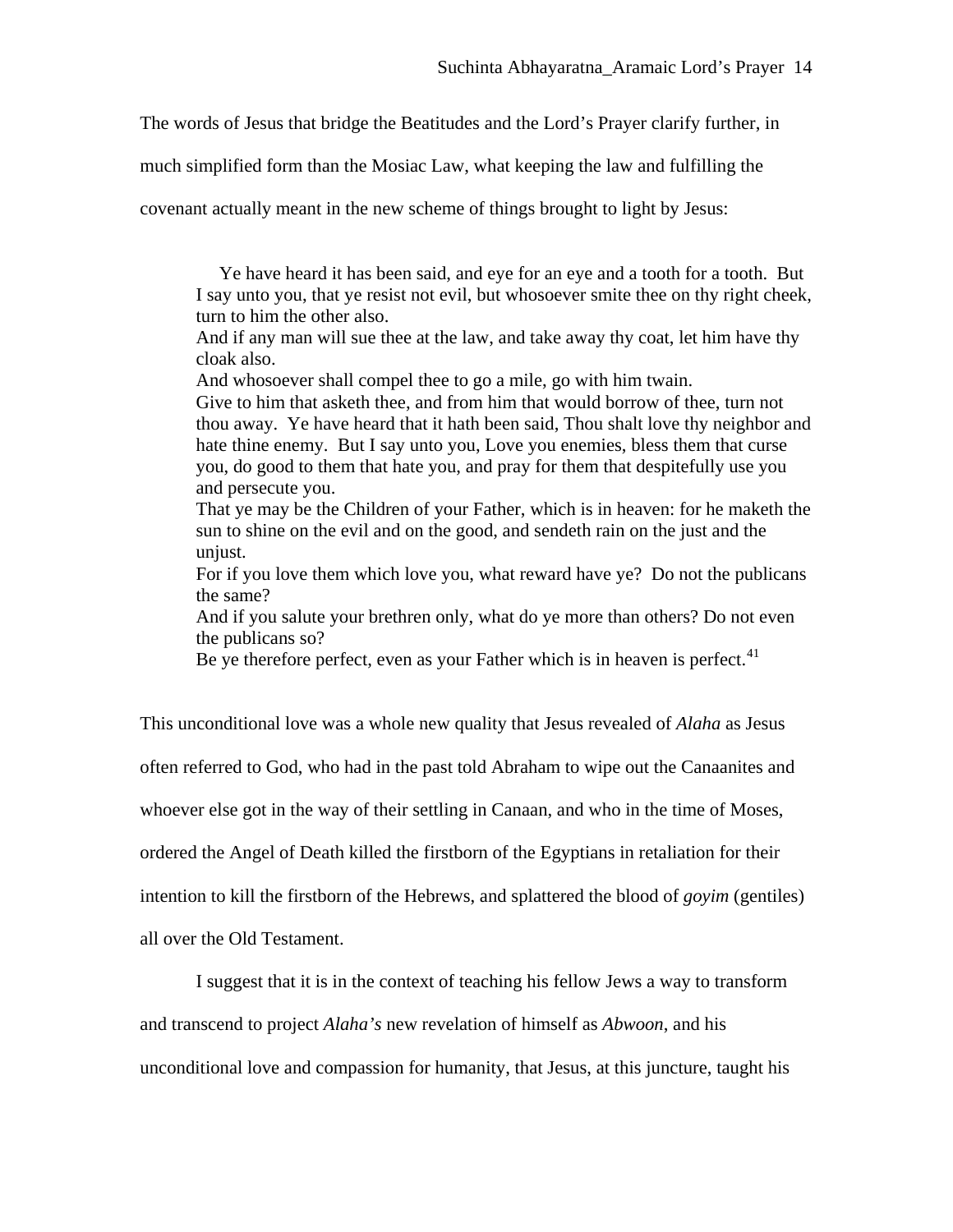followers a new way to pray. He now addresses Alaha /Sacred Unity as *Abwoon* 

*d'bashmaya*- Our Parent/Source in the Cosmos/Universe.<sup>[42](#page-26-0)</sup>

## THE MEANINGS OF ARAMAIC PRAYER AND HOW TO PRAY IT

Errico interprets *slotha,* the Aramaic word for prayer, as "setting your mind like a trap so that you may catch the thoughts of God."<sup>[43](#page-26-0)</sup> He further defines it as "a state of mind in which we still all personal thoughts and make no attempt to project anything outwardly," and "an alert state of total sensitivity and attentiveness." He writes,

 Setting a trap for God. . .suggests that we can trap all the love, joy, truth, peace, energy and compassion we need when we are receptive to all which is rightly ours. It is truly an attitude of heart and mind that prepares us for whatever is necessary. This kind pf prayer prepares us to receive God's provision and in turn, express gratitude and thankfulness.<sup>[44](#page-26-0)</sup>

 Prior to giving the prayer Jesus gave detailed instructions of how to and how not to pray. He advised his followers to pray in private and in secret, and not to make a hypocritical public show of it on the streets and in the synagogue. He advised against long-windedness and repetition, which he associates with a heathen way of praying.<sup>[45](#page-26-0)</sup> Since *Abwoon* already knows what we need even before we ask, there is no need to elaborate.

#### THE ARAMAIC PRAYER OF JESUS

وَجِهِـ وَجَعِظُمُ يَجْتِبُو عَضَ عَيْهِ ﴾ ﴿ وَيَجِدُ فَكَمَمَوْهِ . يَعْمِدُ<br>يَجِنُوْ : إِيضُمُّ وَجَعِظُمُ : أَقَدَّ وَأَدَكُمْ \* أَبِي لِمَ لِكُمْ يَعْمِدُونَ وَعَمِيضُمْ<br>يُمَعُّمُ \* وَعَصِمَاتِ لِمَ يُمَاجِمُ : إِيضِم كَاحَكَ دَيْهِمُهُمْ: إِنَّكَ فَيْ مِنْ حَيْثَةٍ، صَحْدُ دَوْيِنَكِ مَنْ صَحْحَمَةٌ مسك مجعف دككة تحكم نحمي أصِّ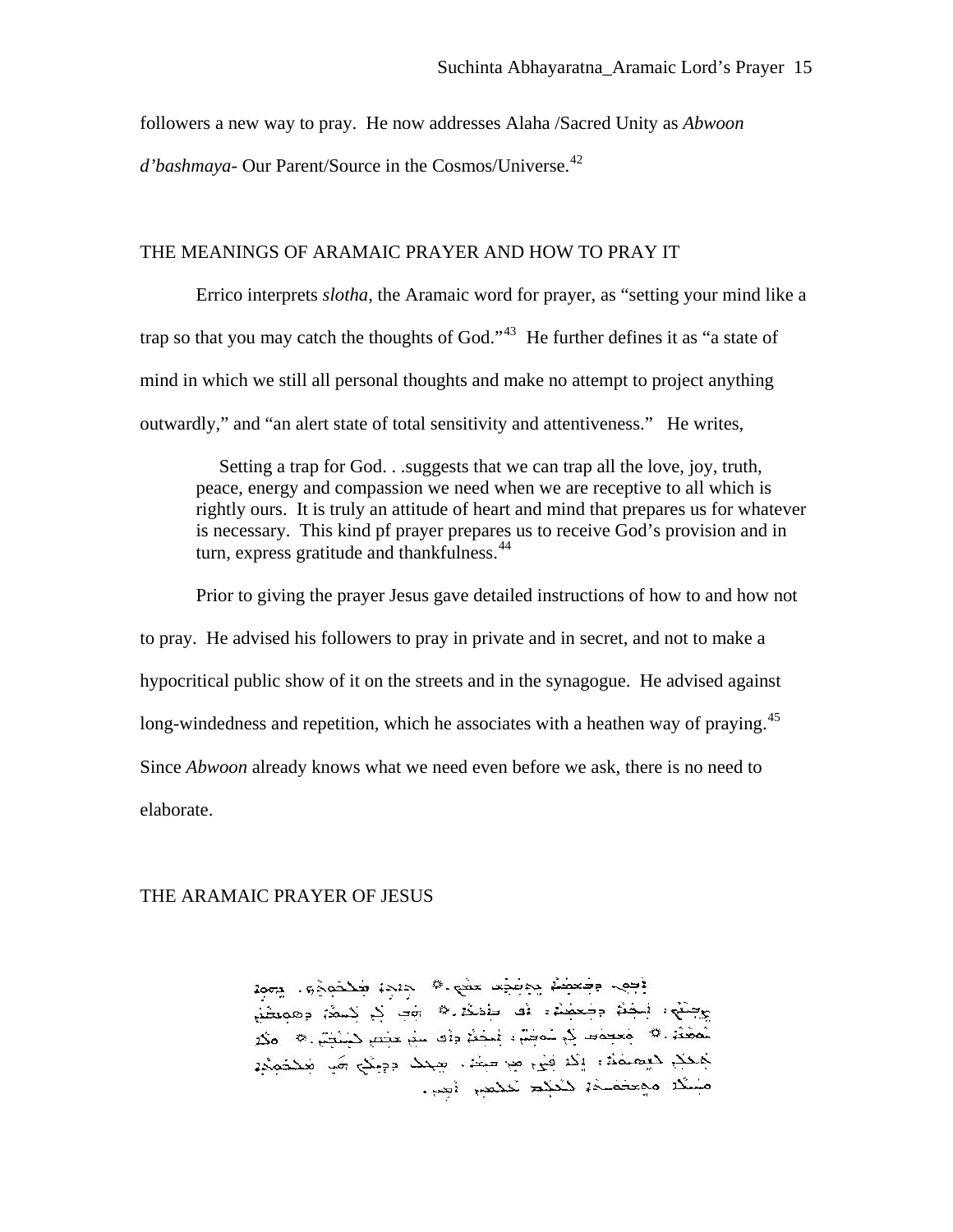Figure  $1^{46}$  $1^{46}$  $1^{46}$ 

On a hilltop overlooking the Sea of Galilee Jesus taught his followers to pray thus:

Abwoon d'bwashmaya Nithqadash shmakh Tey tey malkhutha Neqwe sebyanach aykanna d'bwashmaya aph b'arah. Havlaan lachma d'sunqanaan yaomana, Washboqlan khaubeyn (wachtaheyn) Aykana daph khanaan, shbwaqen'l khayyabayn. Welaa tahlaan l'nesyuna Ela patzan min bisha. Metool dilakhie malkhutha Wahayla, wateshbukhta Al ahlam almin. Ameyn!

Our Father, which art in Heaven Hallowed be thy name. Thy kingdom come, Thy will be done On earth as it is in Heaven. Give us this day our daily bread, And forgive us our trespasses As we forgive them who trespass against us. And lead us not into temptation But deliver us from evil. For Thine is the Kingdom, the power and the glory Forever and ever, AMEN.

My interpretation of the prayer combines translations from  $\text{Erico}^{47}$  $\text{Erico}^{47}$  $\text{Erico}^{47}$ , Douglas-Klotz<sup>[48](#page-26-1)</sup> and

my own understanding of the words from meditations on the Aramaic prayer, in the

context of keeping the covenant and re-uniting with *Abwoon*, the Source of our Being.

Our Source in the Cosmos (in whose image we were created) Your sacred name is a sacred space (within us) to contain your sacred essence! Manifest your unifying presence within us, On earth as you are in the universe.

Provide for all our (physical, mental, emotional and spiritual) needs each day Untie the knots that we have created within ourselves As we untangle the knots in our relationships with others. Set us in the right place, at the right time, to act rightly And be always on the right path.

Your energy, order and harmony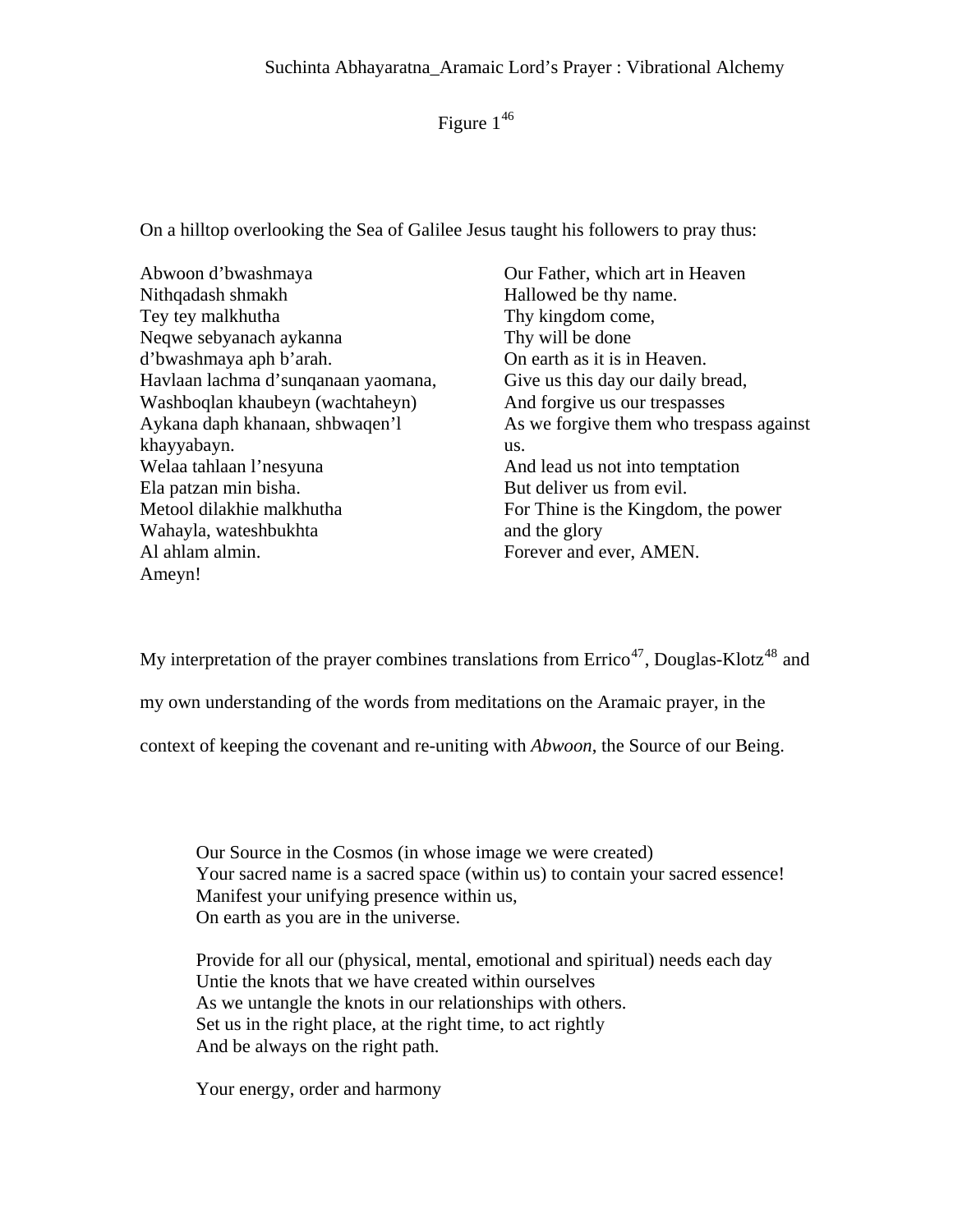From gathering to gathering, from song to song Renew and support all things for all time, Upon this ancestral ground in which we grow and stand firm!

Through this prayer, we express our intentions of manifesting the unity between Divinity and humanity, and bringing the peace and harmony of the cosmos in alignment with the earth plane. Chanting the original Aramaic words of the prayer, gives creative sound to intention, and sets in motion a vibrational alchemy in body, mind and spirit through which humans can transform and transcend to experience the Divine mystery of the Sacred Unity that is *Alaha*.

# CHANTING OR SOUNDING THE ARAMAIC LORD'S PRAYER

 In antiquity as well as today, prayers are chanted by Jews, Muslims and Eastern Orthodox Christians and many other wisdom traditions. Andrews writes that "Sound has always been a direct link between humanity and the Divine….Sacred Sound whether as prayer, music, song, chanting or incantation is a vital force which permeates all aspects of creation."<sup>[49](#page-27-0)</sup> The Essenes, who were known to be powerful healers are said to have been schooled in the mystic arts of sound and nature.<sup>[50](#page-27-0)</sup> As mentioned earlier, it is likely that Jesus himself may have been a member of the Essene community, and therefore may have also learned these arts. Whether this was so or not, in chanting the prayer in its Aramaic form, as he gave it, it is noticeably rich in long vowel sounds that carry resonance.

Below, I have color coded the vowel sounds according to the corresponding chakra colors below in order to show their occurrence throughout the prayer. In relating the color coding of the vowel sounds in the prayer to the chakra chart below, it becomes apparent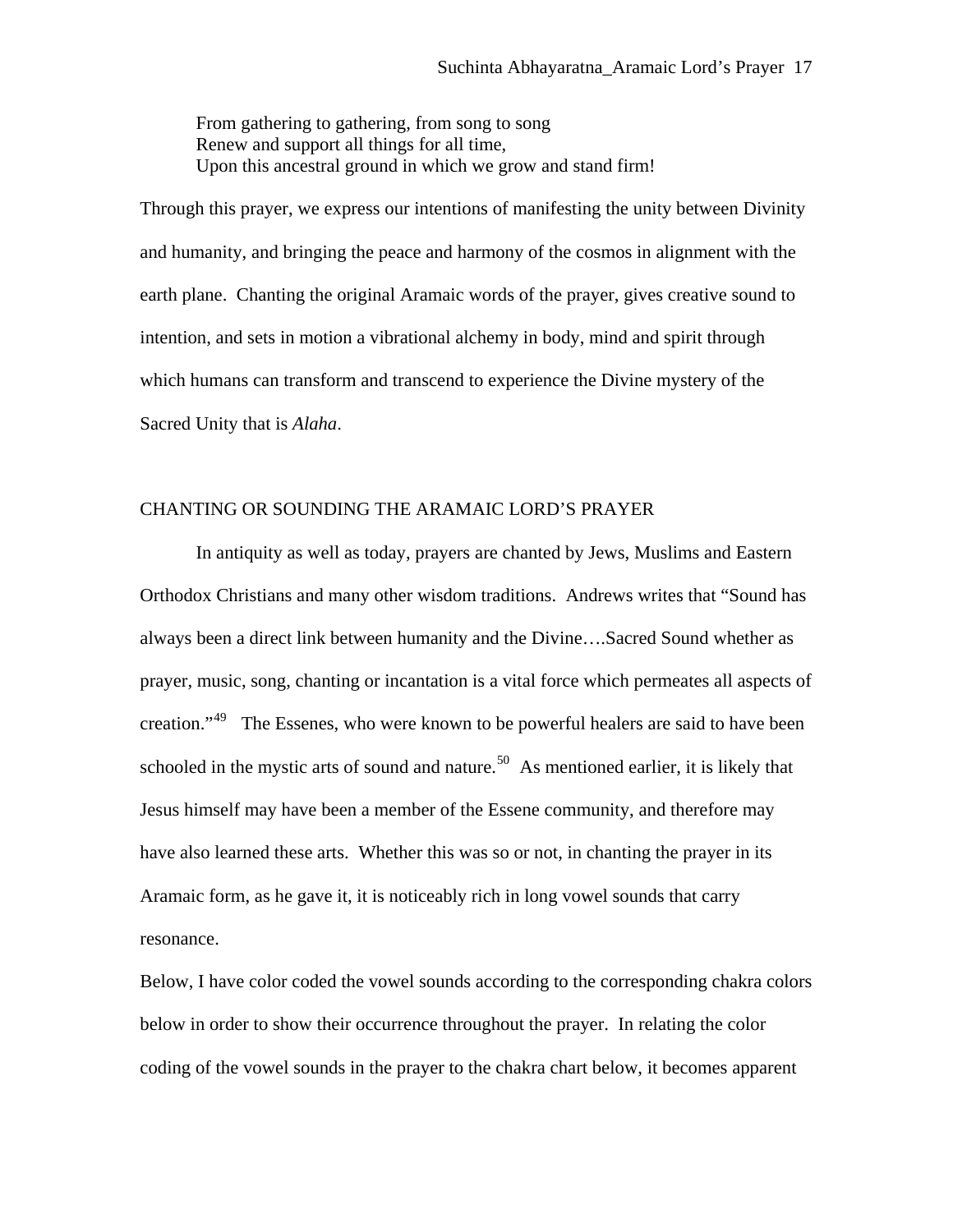that there is a saturation of green among the vowel sounds, indicating a large proportion of *ah* sounds which resonate with and in the heart chakra – the center of our being and the center for love, joy, compassion and forgiveness. All the long vowel sounds are found in the last three lines, affecting each of the chakras and resonating through them.

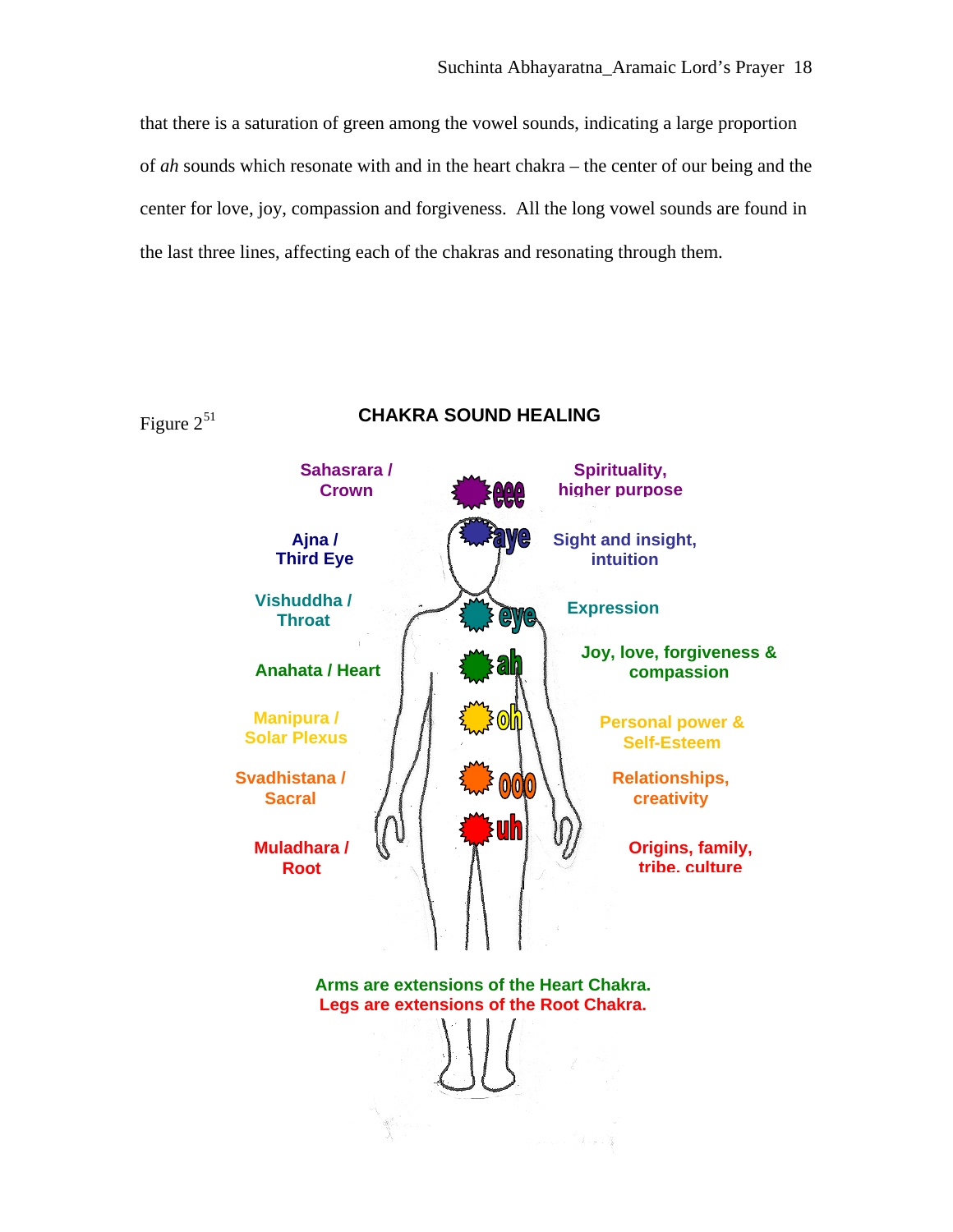**Abwoon d'bwashmaya Nethqadash shmakh Teytey malkhuthakh Nehwey sebyanach aykanna d'bwashmaya aph b'arah. Havlaan lachma d'sunqanaan yaomana, Washboqlan khaubeyn (wachtaheyn) Aykana daph khnaan, shbwoqn l'khayyabeyn Welaa tahlaan l'nesyuna Ela patzan min bisha. Metool dilakhie malkhutha Wahayla, wateshbukhtha Al ahlam almin. Ameyn!** 

## USING SOUND AND INTENTION TO MANIFEST AND HEAL

Goldman proposes that of all the instruments on the planet, the human voice is the most powerful, and every cell in the body receptive to resonance.<sup>[52](#page-27-0)</sup> The ancient mystery schools recognized this, and instructed on how to use the voice to bring about healing and transformation.<sup>[53](#page-27-0)</sup> He theorizes that in addition to the sound of the voice, intention plays an important part in bringing about change in our state of being, and presents the following equation:

Frequency + intention = healing and transformation<sup>[54](#page-27-0)</sup>

He presents another equation for manifestation based on the same principle:

Visualization + vocalization = manifestation<sup>[55](#page-27-0)</sup>

Studying various creation myths from around the world, he noted that,

 In many of these myths, the Creator God would manifest the world and all its objects through sound. This God would visualize or first think of the object to create, placing intention upon this. The God would vocalize the sound for the object, creating its frequency and bringing it into being. In Genesis 1:3 for example, we have, "And God said let there be light, and there was light." The Creator God speaks the name "Light" and through this creates light. $56$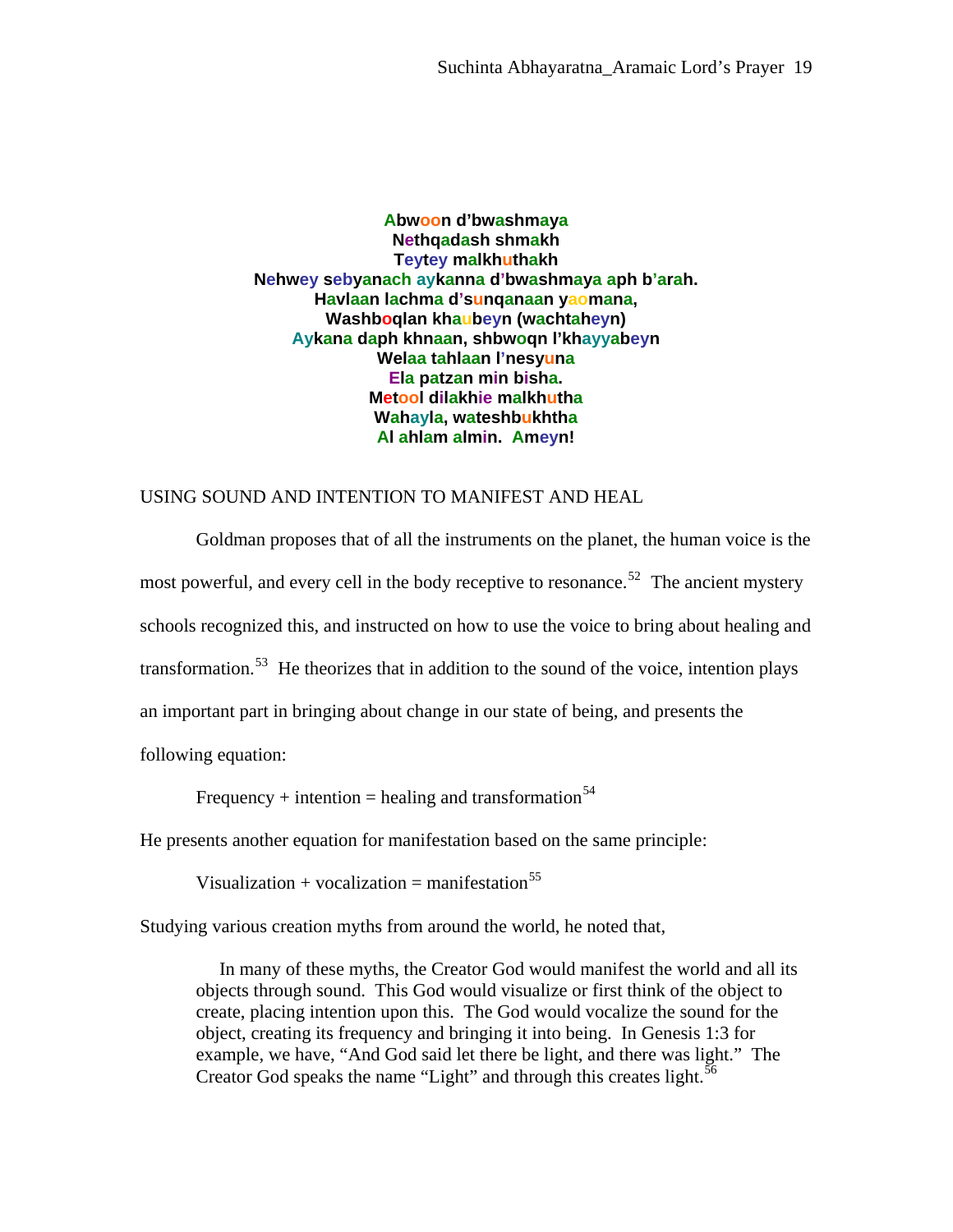I propose that by chanting the first part of the Lord's Prayer in the original language we give voice/sound/resonance to the intention of uniting with the energy of God – our Source in the Universe, and by calling the sacred name of Abwoon d'bwashmaya – Our Parental Source in the Universe, we create the space within ourselves for the sacred qualities of unconditional love, compassion, forgiveness to manifest and take root – as in the universe, so on earth through us. Through sound, we manifest God / the Sacred Unity of the Universe within ourselves and therefore also on earth.

In the second part of the prayer, I suggest that we give voice to our intention to transform the human frailties and weaknesses of our day to day life that keep us from realizing God in our beings. The knots we tie within ourselves and in our relationships, distract us from being on our sacred path connected to our Divine Source. These issues are centered in the heart chakras, and through the *ah* sounds that resonate with the heart chakra, and our intention, we release blockages that prevent us from being reflections of the loving, compassionate Source, and heal from the center of our being.

In the third part of the prayer, we intend that we are supported and sustained by the "Source of our being in the Universe" - the ancestral ground upon which we stand here on this earth. The sounds of our chanting and the energy of our intentions help integrate and transform us to manifest Sacred Unity on our planet.

## EXPERIENCING THE ALCHEMICAL EFFECTS OF THE LORD'S PRAYER

Having searched for years for the original words of Jesus, when I finally found Douglas-Klotz's *Original Prayer* tapes, I listened to them over and over, chanting with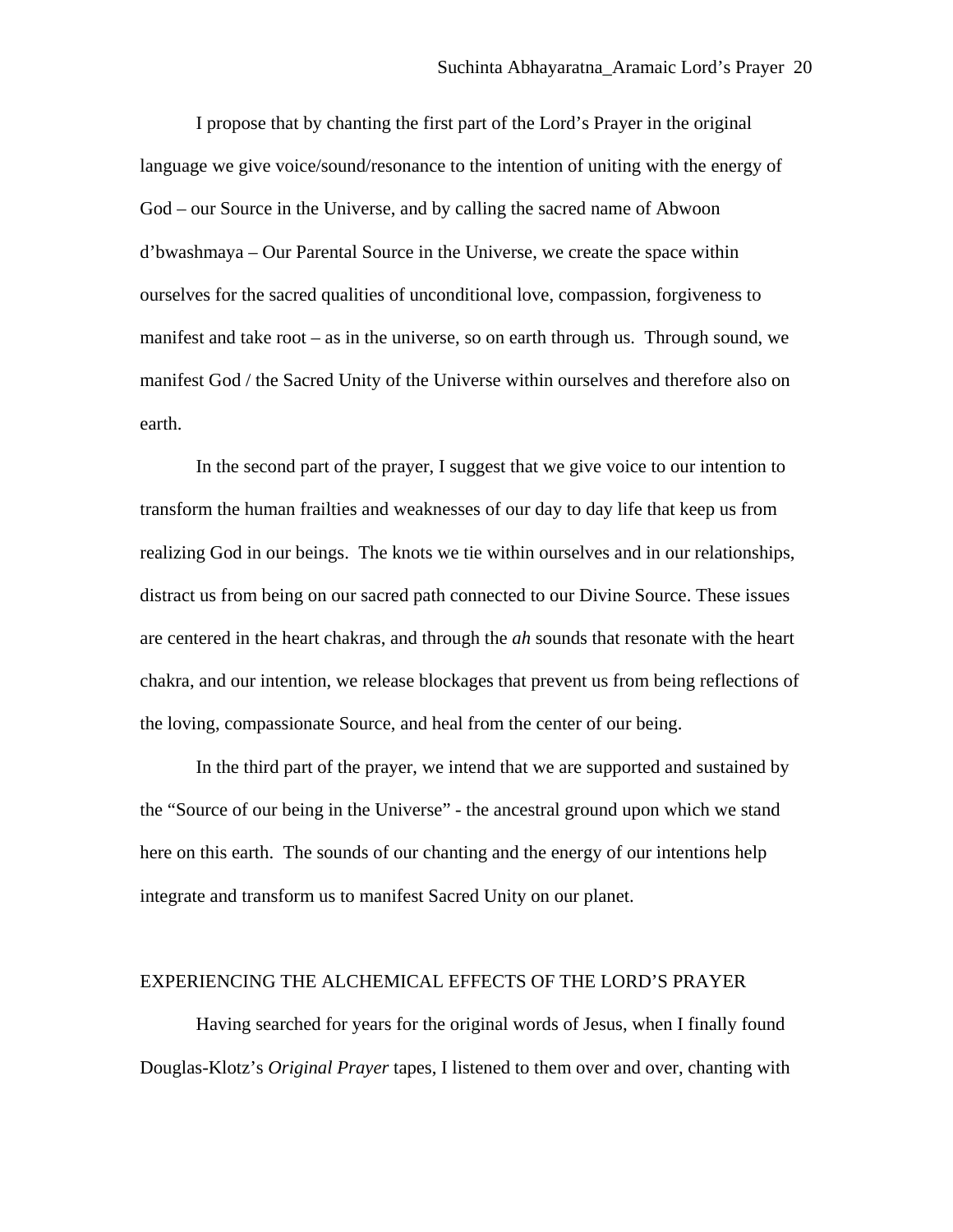them and sometimes even combining the chants with spontaneous body movements that resembled sacred dance. Once I learned the words, I started sharing them with others. Every time I did so, those who heard the prayer were often profoundly moved by it. The first time was at Karin Cremasco's Body Harmonization Course in Guelph, Ontario. Several in the group experienced tears, some sobbing. Another time, at the end of a Reiki healing session, I felt an overwhelming urge to chant the prayer. My client said that a deep sadness came up for her during the session, and when I chanted, she felt like her whole body was washed clean by a clear clean energy, and the sadness was gone. When I chanted it at Holos University at one of my classes, one of the women (a Jew) who was present said, "I felt like my heart flung wide open and a huge sadness I had been holding for years came flying out." I personally experience a deep peace, joy and centering when I chant the prayer, but I was often surprised and fascinated at what I observed in others. My grandnephews and grandnieces drummed rhythmically while I strummed the guitar and chanted the prayer. They said it was their favorite song, and asked if they could perform it over Skype for their Grandpa, my brother who was recuperating from lung surgery to remove a cancer that had formed in there.

The strangest experience was at a Sound Healing Workshop at the IONs conference in 2005. I offered to recite this prayer that I had just learned. I did not say specifically which prayer it was, but I said that it would be in Aramaic. Others had made other sound offerings throughout the day, and this was the closing ceremony. I asked everyone to stand in a circle, with hands connected, left palm up and right palm down, connecting to the person s on either side of them to create an energy circle. I asked everyone to chant Om in whatever tone and pitch that came to them. As I took my first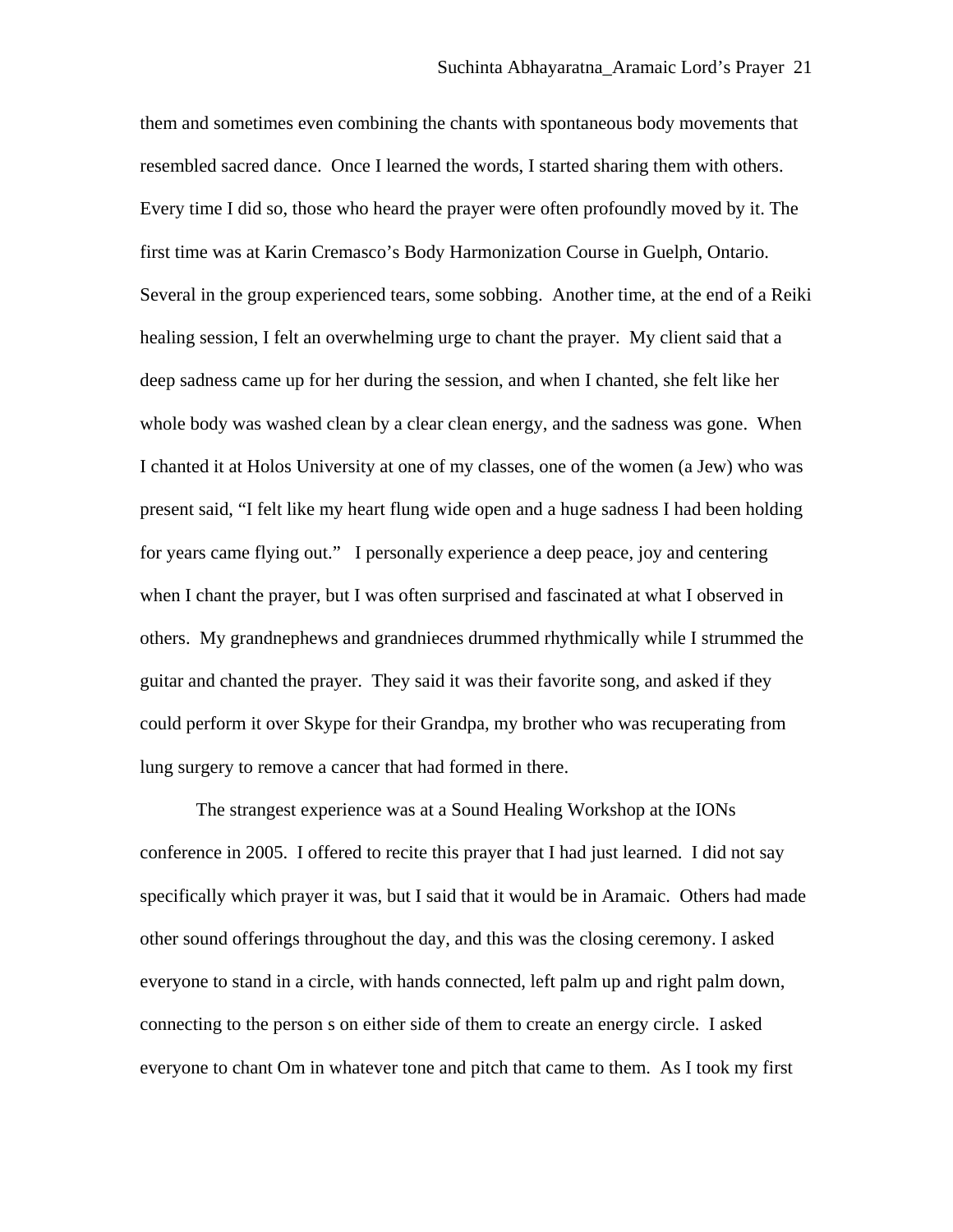breath, a tune came to my head, and with the outgoing breath, I heard coming out of my throat and mouth, a beautiful melody in minor key in a rich voice that didn't feel like mine. I allowed it to come out, but soon after I chanted the line, "Ela Patzan Min Bisha," I went totally blank. I could not remember what came next. A second later, out of the silence came a voice, "Metool delakhie malkutha…" It was a young woman from the Guaranee Tribe in Brazil who was a fellow workshop participant. I was amazed that in this small group there was another person who knew this prayer. It blew my mind that she was originally from a Native tribal group from the heart of the Amazon jungle in Brazil that I only knew about from watching the movie "The Mission," and I was originally from Sri Lanka!!!! Deeply grateful for the amazing gift of that moment, I continued chanting to the end of the prayer.

It occurred to me that as most people did not know the meaning of the words, but were deeply moved by the chant, that their reactions were not necessarily to the words or their meaning, but to the sounds of the chanting.

In order to create the sound alchemy, it is important to first learn the words of the prayer as they were given by Jesus with the help of audiotapes (listed in the bibliography and available on the internet). Douglas-Klotz's offers excellent guidance on pronunciation and offers suggestions on how to experience the prayer in one's body in his books and audiotapes. Once you know the prayer well, I recommend meditating and asking for your own melody containing the tones you need for your own healing and highest good and for the entire planet. In this way, the chant can be customized according to your own requirements. For those not musically inclined, it is also possible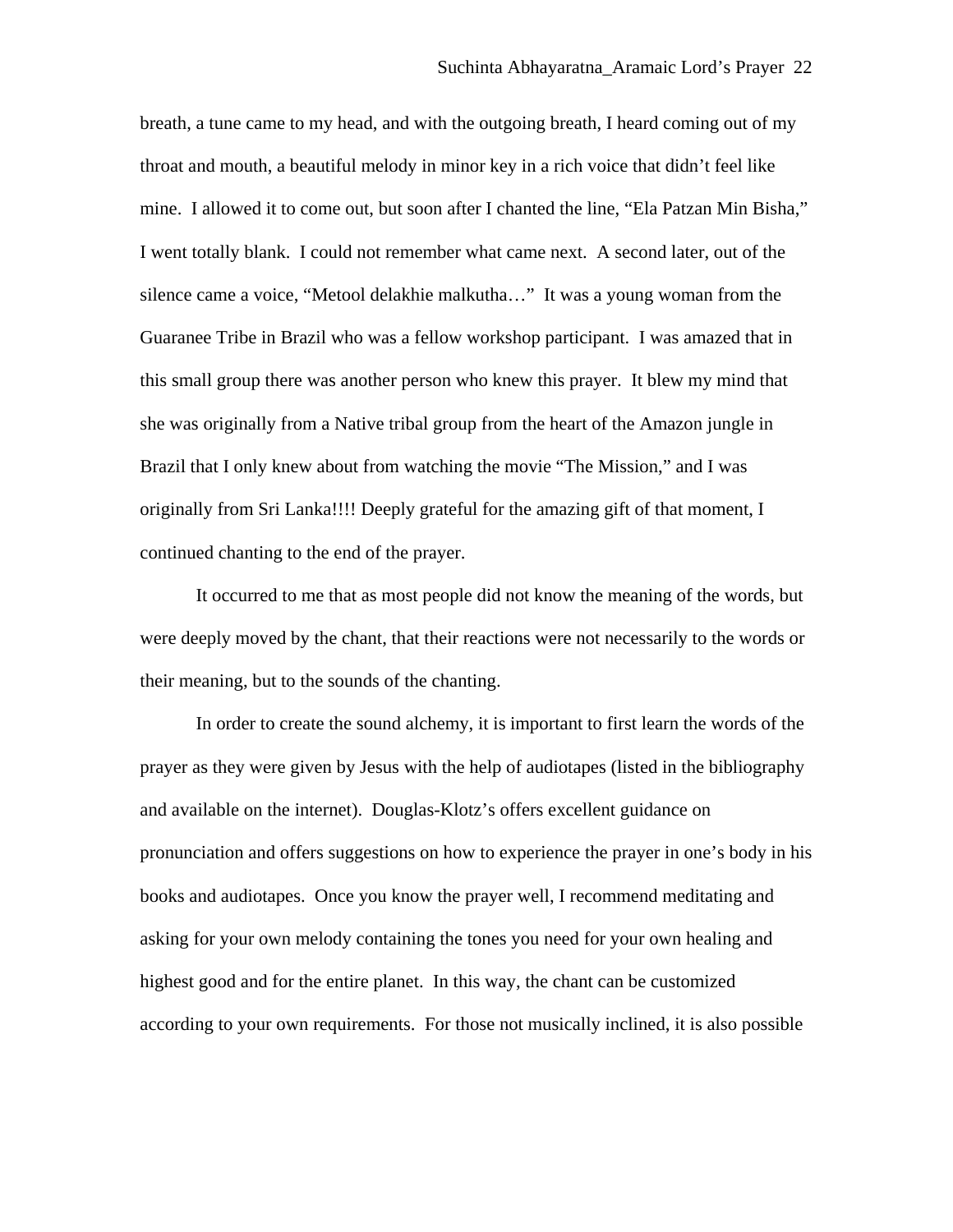to simply tone the prayer on one note. Regardless of which method one chooses, it is important to sustain the long vowel sounds long enough to feel them in the body.

When chanting the prayer in a group, the prayer can be chanted by one person, while the rest of the group can tone *Abwoon* or *Om* or *Ah* on one note or several notes in harmony.

# COMBINING LAYING ON OF HANDS WITH THE LORD'S PRAYER

Chanting The Lord's Prayer can be used in conjunction with laying-on of hands techniques such as Reiki, Pranic Healing or Healing Touch. Burack suggests the following hand positions corresponding with the chakras, while speaking the specific lines of the Lord's Prayer<sup>[57](#page-27-0)</sup> as follows:

Abwoon d'bwashmaya [**eyes**] Nithqadash shmakh [**crown**] Tey tey malkhutha Neqwe sebyanach aykanna [**back of head**] d'bwashmaya aph b'arah. Havlaan lachma d'sunqanaan yaomana, [**throat**] Washboqlan khaubeyn (wachtaheyn) [**thymus**] Aykana daph ……khayyabayn. [**heart**] Welaa tahlaan l'nesyuna [solar plexus] Ela patzan min bisha. Metool dilakhie malkhutha [**abdomen**] Wahayla, wateshbukhta Al ahlam almin. Ameyn!! [**groin**]

Our Father, which art in Heaven Hallowed be thy name. Thy kingdom come, Thy will be done On earth as it is in Heaven. Give us this day our daily bread, And forgive us our trespasses As we forgive them who trespass against us. And lead us not into temptation But deliver us from evil. For thine is the kingdom, the power and the glory Forever and ever, AMEN.

I suggest chanting or toning rather than speaking the words while placing the hands above the chakras. Center yourself, and call upon the healing presence of Jesus to be available to yourself and/or the client. Allow the chant /tone to come spontaneously, chanting/toning each line several times while holding the hand position over the corresponding chakra. Sustain the vowel sounds to allow the vibrations to "soak in."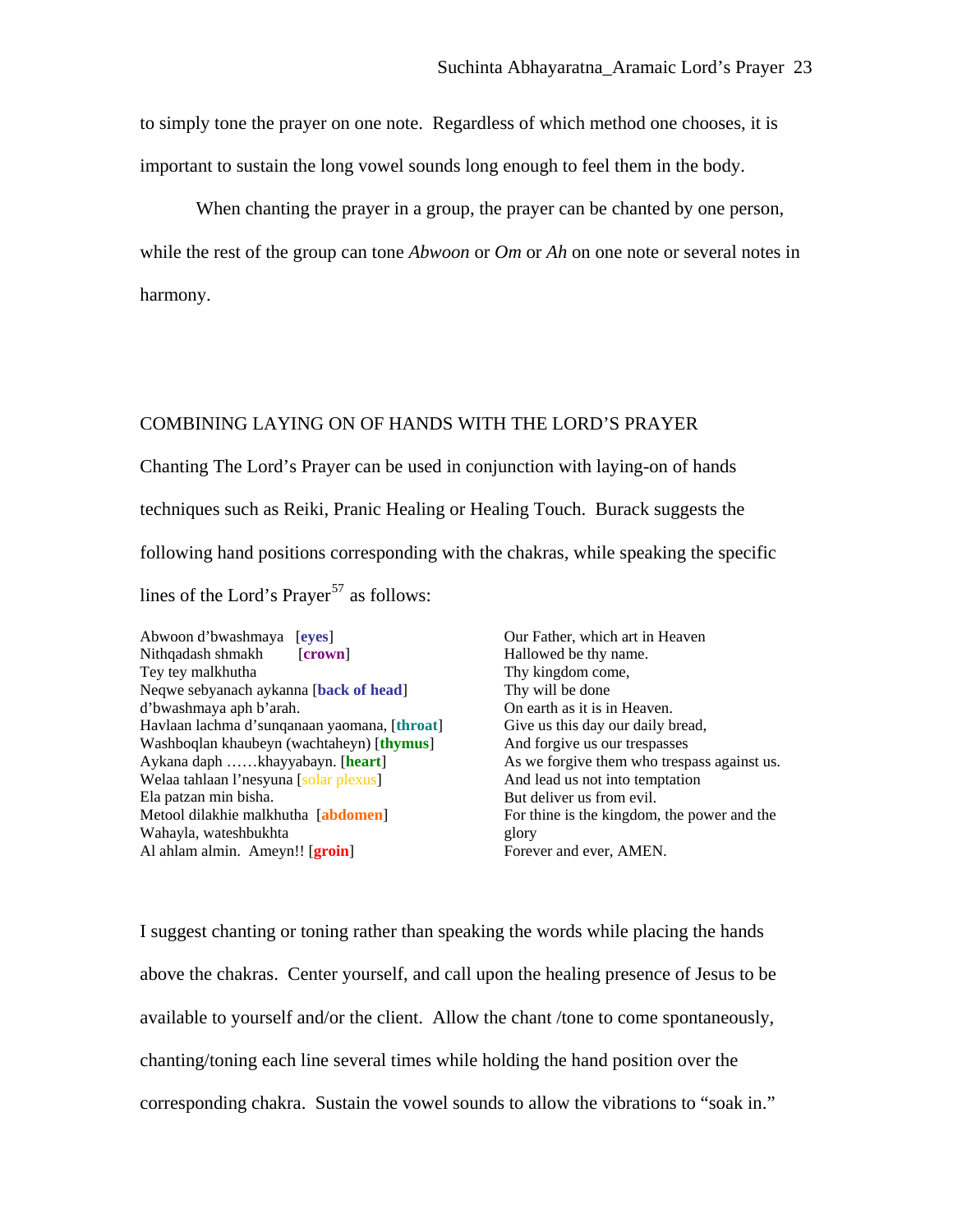#### CONCLUSION

Chanting the Lord's Prayer in Aramaic can be a powerfully mystical healing experience. Having experienced it over the past few years, meditated on its meaning and experienced its unifying and healing effects, I have attempted in this paper to present the possibility of experiencing the alchemical effects of this prayer for the healing and transformation of individuals as well as of humanity and our planet through intentional prayer and vibration. The intention is to be channels for the Divine qualities of unconditional love, compassion, peace, harmony and healing grace on our planet, as was Jesus.

I believe that the Lord's Prayer can be a powerful energetic force for unifying the fragmented parts of ourselves / our families / our communities / our countries /our world with great healing potential for the troubled times in which we live today. At a time when our planet suffers from numerous wars, natural disasters, environmental devastation and resulting human suffering, this prayer offers energetic and vibrational alchemical support for humans to project Sacred Unity on our planet. By tapping into Jesus' prayer given over two thousand years ago in Galilee, I believe that we can consciously bring to earth's chaos the cosmic order of the universe, and invite cosmic consciousness into human experience. I believe that this prayer is about integrating our fragmented selves, ending our self-exile from our center which is Sacred Unity, reclaiming our divine inheritance and reuniting with our divinity.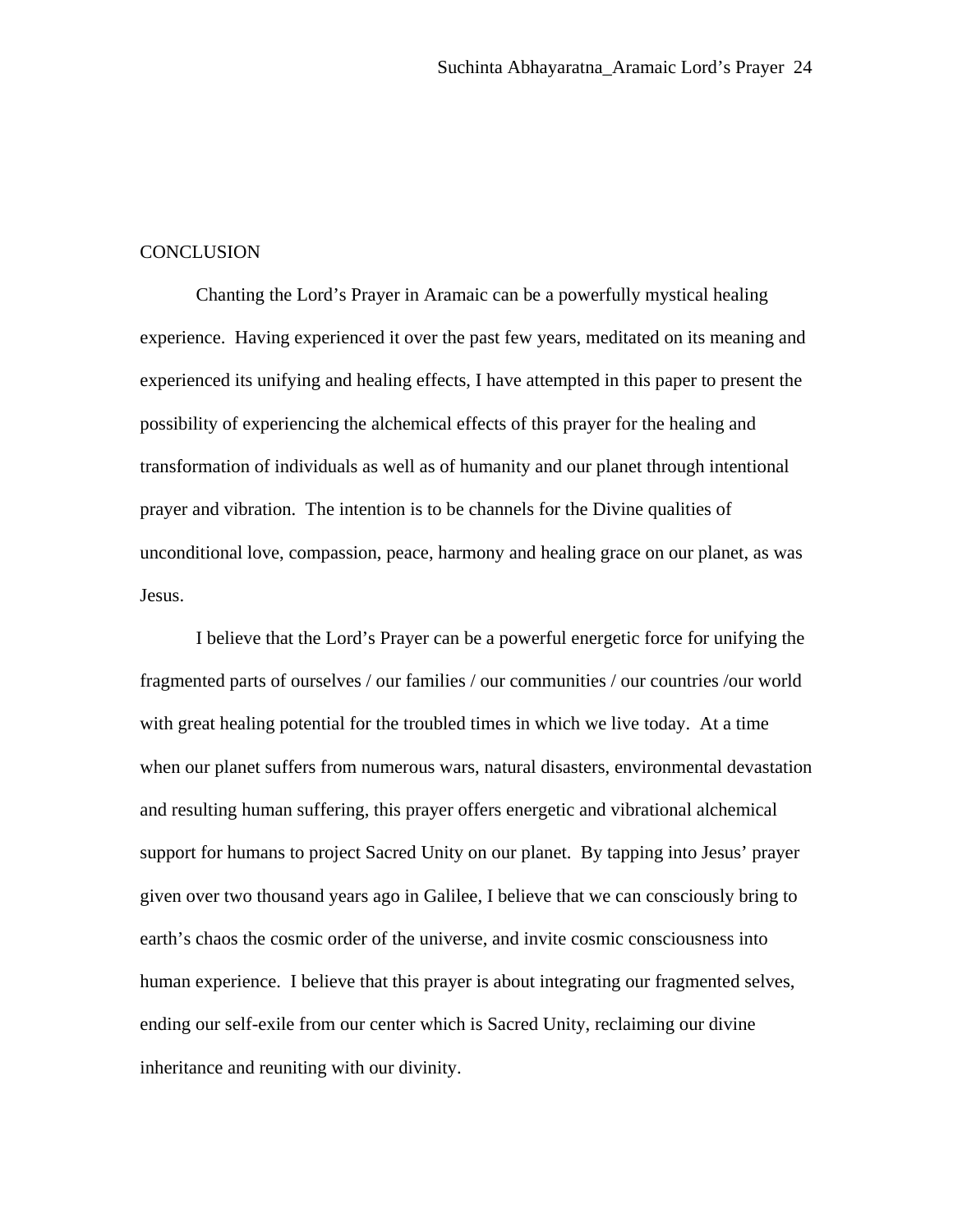## **ENDNOTES**

4 Ibid. 3

 $<sup>5</sup>$  Ibid., 13-14.</sup>

6 Douglas-Klotz, 2.

 $<sup>7</sup>$  Matthew, 5:9.</sup>

<sup>8</sup> Rocco Errico, Setting A Trap for God. (Unity Village, MO: Unity Publications. 1997.) 25.

9 Neil Douglas-Klotz, *Original Prayer.* (Boulder, CO: Sounds True Inc., 2000.) 3.

10 Douglas-Klotz, *Prayers of the Cosmos,* 12

 $11$  Matthew, 5:17.

 $12$  Genesis, 1:27.

13 Merlin Stone, *When God Was A Woman.*(New York: Dorset Press, 1976) *198-223*

<sup>14</sup> Karen Armstrong, *A History of God.* (New York: Alfred A. Knopf, 1994) 7-26.

16 Huston Smith, *Illustrated World Religion.*, ( New York: Harper Collins, 1958, renewed 1986) 207-209.

17 Geza Vermes, *The Dead Sea Scrolls.* (Philadelphia: Fortress Press, 1981, 1977.) 116-130.

18 Ibid., 118-119.

 $19$  Ibid.

 $20$  Ibid., 119-122.

 $21$  Ibid.

<span id="page-25-1"></span> 1 David Flusser, *Jewish Sources in Early Christianity.* (Tel Aviv: MOD Books, 1989) 15.

<span id="page-25-0"></span> $2^{2}$  The Bible: King James Version, Matthew, 5:9-12.

<sup>&</sup>lt;sup>3</sup> Neil Douglas-Klotz, *Prayers of the Cosmos*. (New York: Harper Collins, 1990) 1-2.

<sup>15</sup> Herschel Shanks, *The mystery and Meaning of the Dead Sea Scrolls,* (New York: Random House, 1998) in [http://www.pbs.org/wgbh/pages/frontline/shows/religion/portrait/scrollmeaning.html \(accessed on July](http://www.pbs.org/wgbh/pages/frontline/shows/religion/portrait/scrollmeaning.html%20(accessed%20on%20July%205,%202006)   $5, 2006$ ).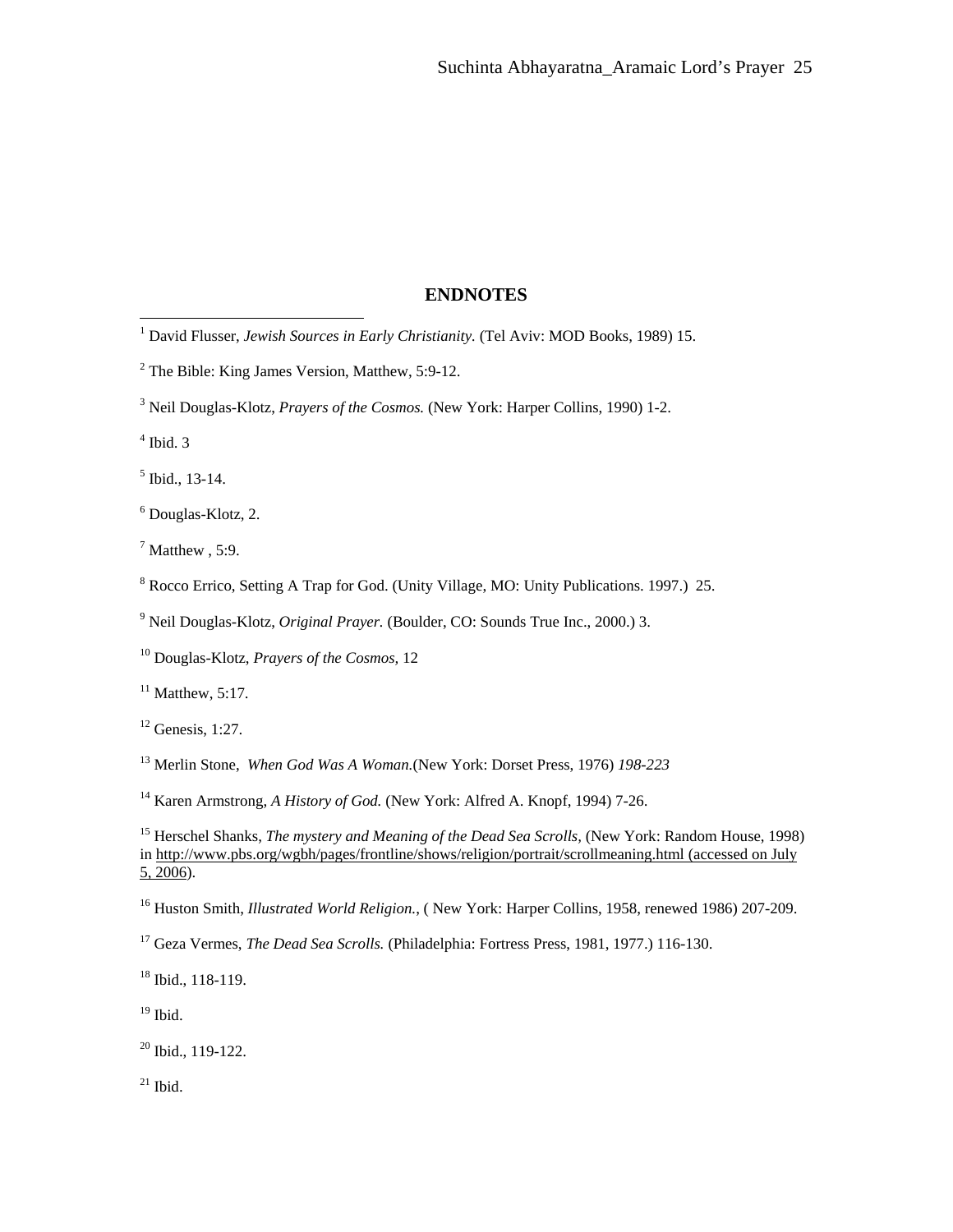<span id="page-26-0"></span>22 Ibid., 122 -125.

23 Ibid., 123

 $24$  Ibid.,  $125 - 130$ .

 $25$  Ibid.

 $26$  Ibid.

 $27$  Ibid.

 $28$  Ibid.

 $29$  Ibid.

 $30$  Ibid.

 $31$  Ibid.

32 Barbara Thiering, *Jesus and the Riddle of the Dead Sea Scrolls*. (New York: Harper Collins, 1992), 9-13.

 $33$  Matthew,  $5:38 - 48$ 

34 Ibid., 5:17.

<span id="page-26-1"></span> $35$  Ibid: 5: 3-12.

36 Jesus used the form of *via negativa,* a style of expressing opposites and contradictions, commonly used by mystics as far back as Lao Tzu to proclaim a unifying truth.

37 Neil Douglas-Klotz, *The Healing Breath: A Study Guide* (Boulder,Co: Sounds True Inc., 2004), 1.

 $38$  Ibid., 2.

 $39$  Ibid.

40 Douglas-Klotz, *The Healing Breath: A Study Guide,* 2.

41 Matthew , 5:38-48.

42 Neil Douglas-Klotz, *Original Prayer.* Audiotape 3.

 $43$  Errico, 6.

 $44$  Ibid., 7.

45 Matthew, 6:5-8.

46 Douglas-Klotz, *Original Prayer: Study Guide,* 2

 $47$  Errico, 25

.

48 Douglas-Klotz, *Original Prayer: Study Guide,* 3.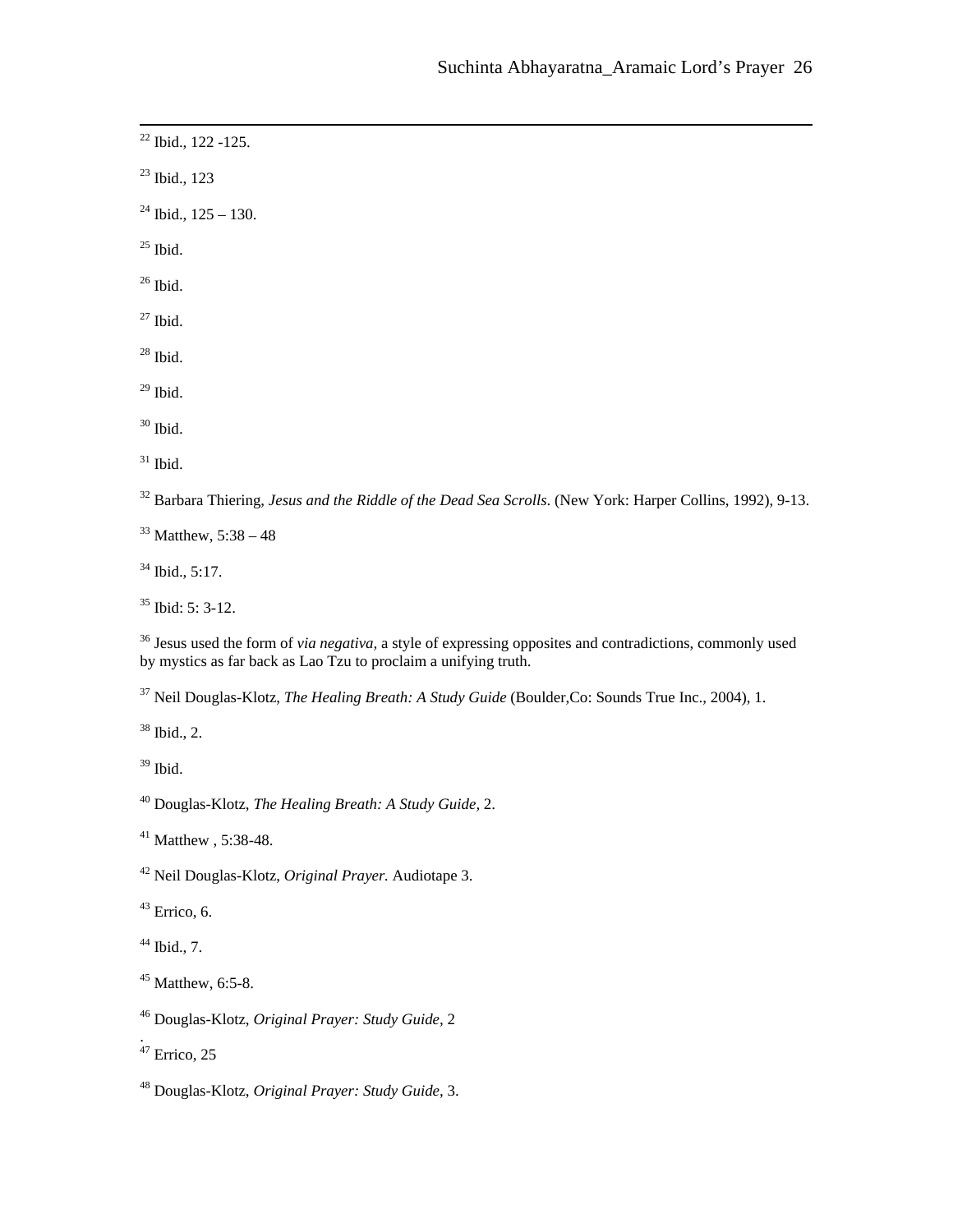49 Ted Andrews, *Sacred Sound.* (St. Paul, MN: Llewellyn Publications. 1992.), 3.

50 Ibid., 4.

51 Jonathan Goldman, Healing Sounds. (Rockport, MA: Element, Inc., 1992) 118. Caroline Myss, Anatomy of the Spirit. (New York: Random House, 1996.) 69.

<sup>52</sup> Jonathan Goldman, Healing Sounds: The Power of Harmonics. (Rockport, MA: Element, Inc., 1992) 17.

53 Ibid.

54 Ibid., 20

55 Ibid., 22

56 Ibid.

57 Marsha Burack, Reiki Healing , (Encinitas, CA: LoRo Productions, 1995) 61.

# BIBLIOGRAPHY

- <span id="page-27-0"></span>Andrews, Ted. *Sacred Sound: Transformation through Music and Word.* St. Paul, MN: Llewellyn Publications. 1992.
- Armstrong, Karen. *A History of God: The 4000-Year Quest of Juiaism, Christianity and Islam.* New York, NY: Alfred A. Knof, Inc., 1993.
- Burack, Marsha. *Reiki Healing: Celebrating the Unification of Spirit and Matter*, Encinitas, CA: LoRo Productions, 1995.
- Douglas-Klotz, Neil. *Prayers of the Cosmos: Meditations on the Aramaic Words of Jesus.* New York: Harper Collins, 1990..
- Douglas-Klotz, Neil. *The Healing Breath: A Study Guide and CD's.* Boulder,Co: Sounds True Inc., 2004.

Flusser, David. *Jewish Sources in Early Christianity*, Tel Aviv: Mod Books, 1989. .

Herschel Shanks, *The mystery and Meaning of the Dead Sea Scrolls,* New York: Random